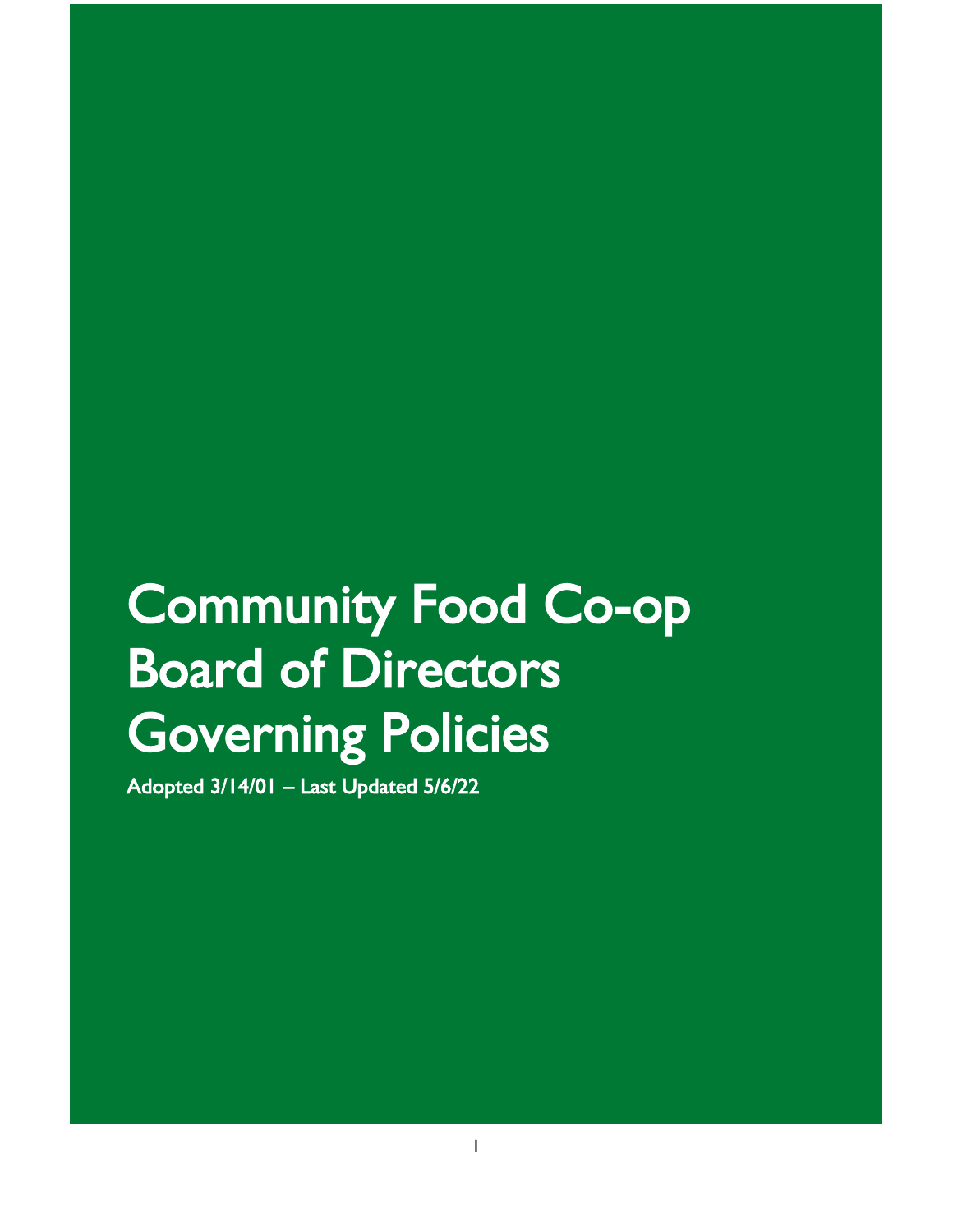# **Table of Contents**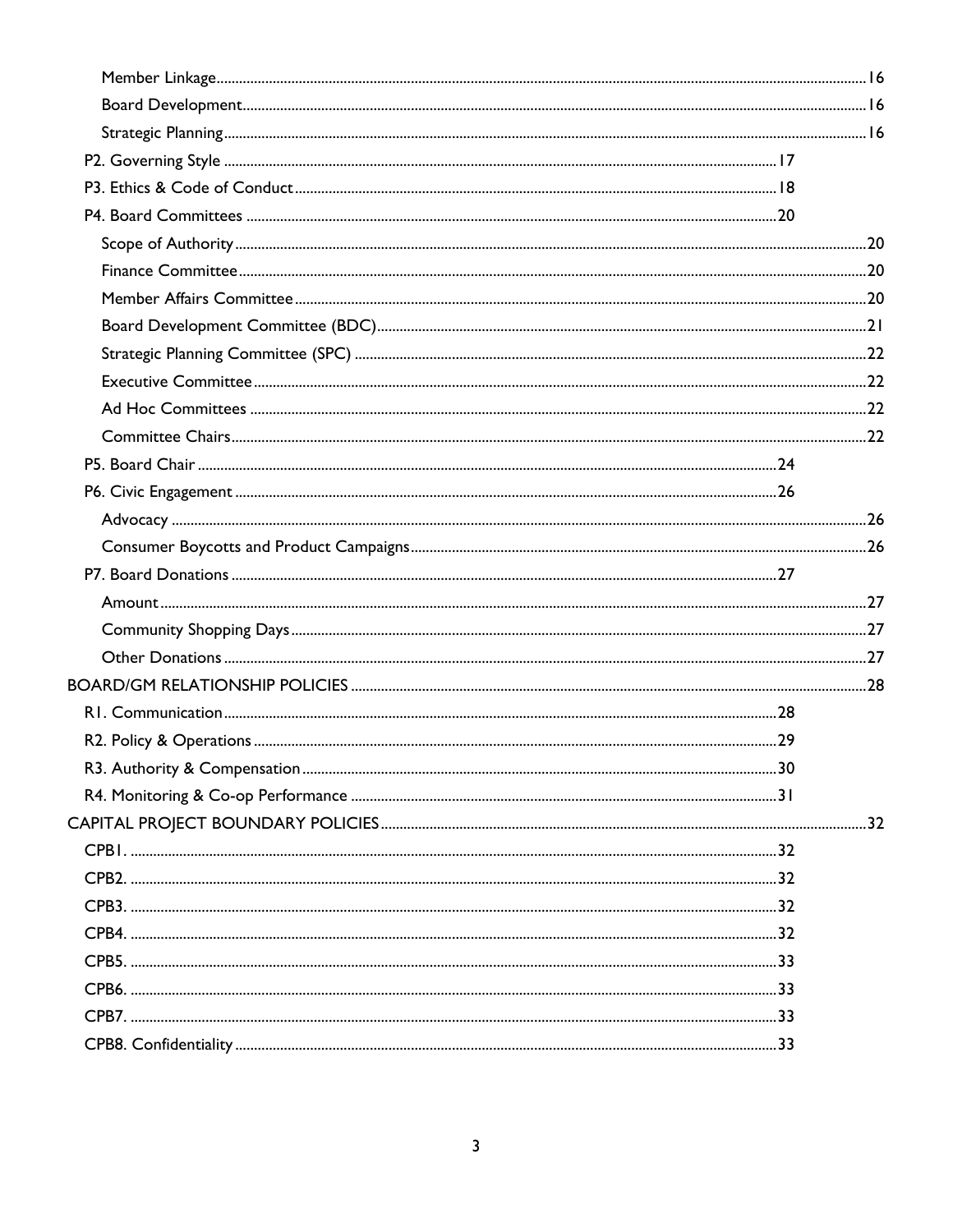# <span id="page-3-0"></span>ENDS POLICIES

# <span id="page-3-1"></span>**E1. Ensure Economic Resilience**

Build on our core competencies as natural food grocers and extend the reach of our cooperative business.

# <span id="page-3-2"></span>**E2. Local Food System Development**

Contribute to the development of a vibrant local and regional food production and distribution system.

# <span id="page-3-3"></span>**E3. Community Engagement**

Cultivate connections and build strategic partnerships to achieve goals that reflect our common values.

# <span id="page-3-4"></span>**E4. Healthy Food Access**

Embrace the diversity of our community and take the initiative to make high quality, nutritious, culturally appropriate and affordable food accessible to all.

#### <span id="page-3-5"></span>**E5. Exemplary Workplace**

Cultivate a work environment that generates staff engagement and models excellent employment practices.

# <span id="page-3-6"></span>**E6. Stewardship & Advocacy**

Energize our members to support positive change around core issues that affect the Co-op and the community's future.

# <span id="page-3-7"></span>**E7. Equity, Diversity & Inclusion**

Purposefully identify, seek to understand, and challenge systems of oppression and the disempowering impacts they have on the organization and our community.

#### <span id="page-3-8"></span>**E8. Cooperative Ownership**

Encourage development of the cooperative business sector by expanding local understanding and supporting cooperative enterprise.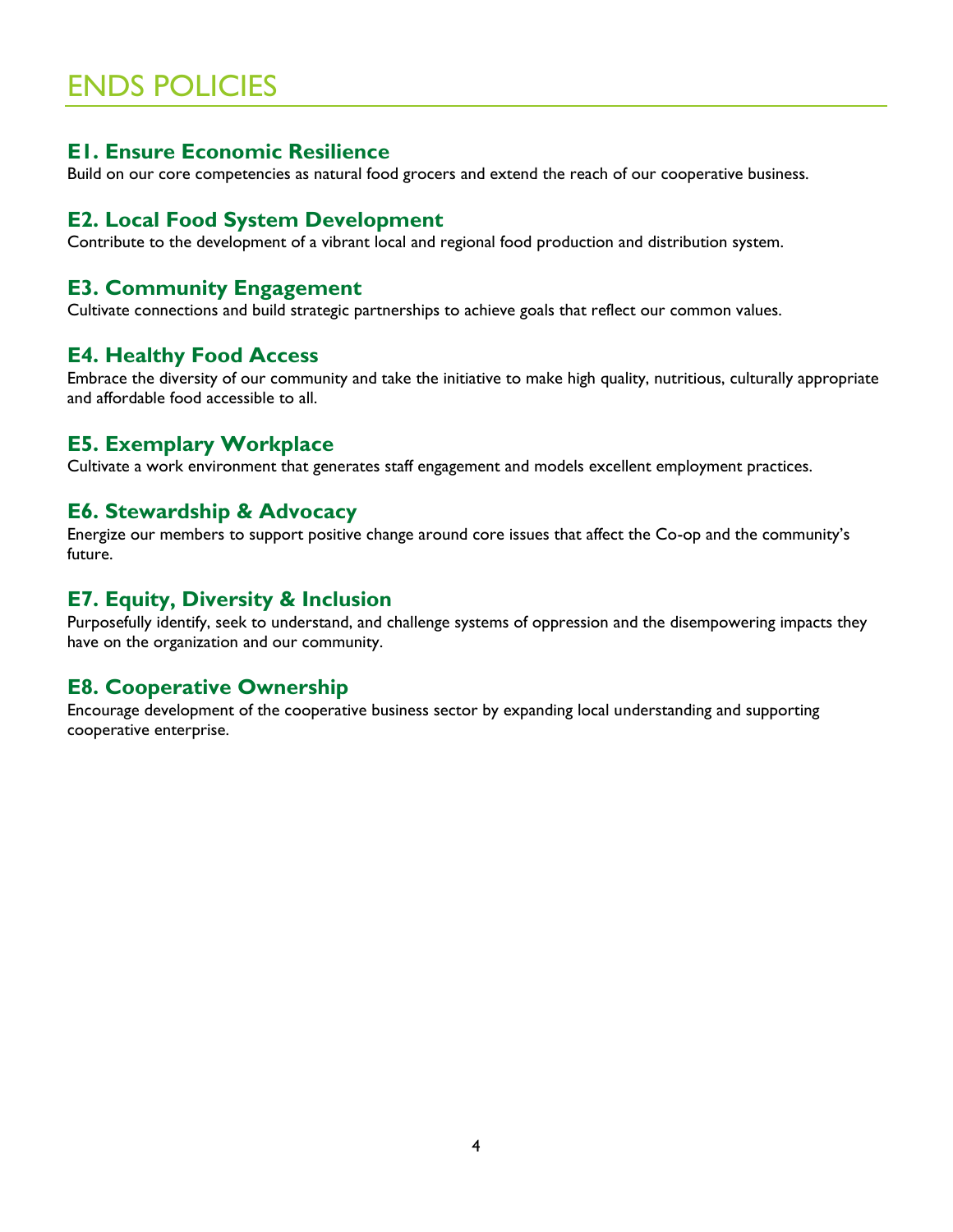# <span id="page-4-0"></span>GM BOUNDARY POLICIES

The General Manager will ensure that all practices, activities, decisions and organizational circumstances are lawful, prudent, and in adherence to commonly accepted business and professional ethics and practices, and are in compliance with the Cooperative Principles

# <span id="page-4-1"></span>**B1. Economic Resilience Boundaries**

The General Manager will ensure that the Co-op is building on our core competencies as natural food grocers and extending the reach of our cooperative business. Accordingly, the General Manager will:

#### <span id="page-4-2"></span>**Financial Condition**

- **B1.1** Settle payroll, taxes and other debts in a timely manner.
- **B1.2** Meet or exceed all requirements of contracts, loans or other external obligations.
- **B1.3** Maintain the creditworthiness of the Co-op.
- **B1.4** Maintain financial record keeping systems in accordance with generally accepted procedures, and disclose any material changes in accounting systems or methods.
- **B1.5** Provide the Board with timely financial information.

**B1.5.1** Report financial results to the Board on a monthly basis and as requested.

- **B1.6** Maintain the following balance sheet and operating ratios on a year-to-date basis:
	- **B1.6.1** Quick Ratio of .5 or more.
	- **B1.6.2** Debt to equity ratio of no more than 2.5.
	- **B1.6.3** 14 days or more cash on hand in checking, savings, and money market accounts.
	- **B1.6.4** Margin Minus Labor (MML) ratio of no less than 11% ((Gross Margin \$ Total Labor \$)/Sales \$)
	- **B1.6.5** Earnings before taxes and patronage in a range of 3%, with the bottom of the range based on the financial projections in the business plan.
- **B1.7** Provide the Board with comparable operating data for the following:

**B1.7.1** A representative peer group of NCG co-ops.

**B1.7.2** Price competitiveness with the natural products segment of the local grocery market.

- **B1.8** Limit donations to no more than .2% of total sales for the fiscal year.
- **B1.9** Inform the Board if changing priorities result in the reallocation of 20% or more of the current capital budget.
- **B1.10** Secure Board approval before authorizing capital spending that would increase the current capital budget by 10% or more except in emergencies where the expenditure is necessary to maintain day-to-day operations.
- **B1.11** Secure Board approval before borrowing \$10,000 or more except in the case where emergency borrowing is necessary to maintain the Co-op's day-to-day operations.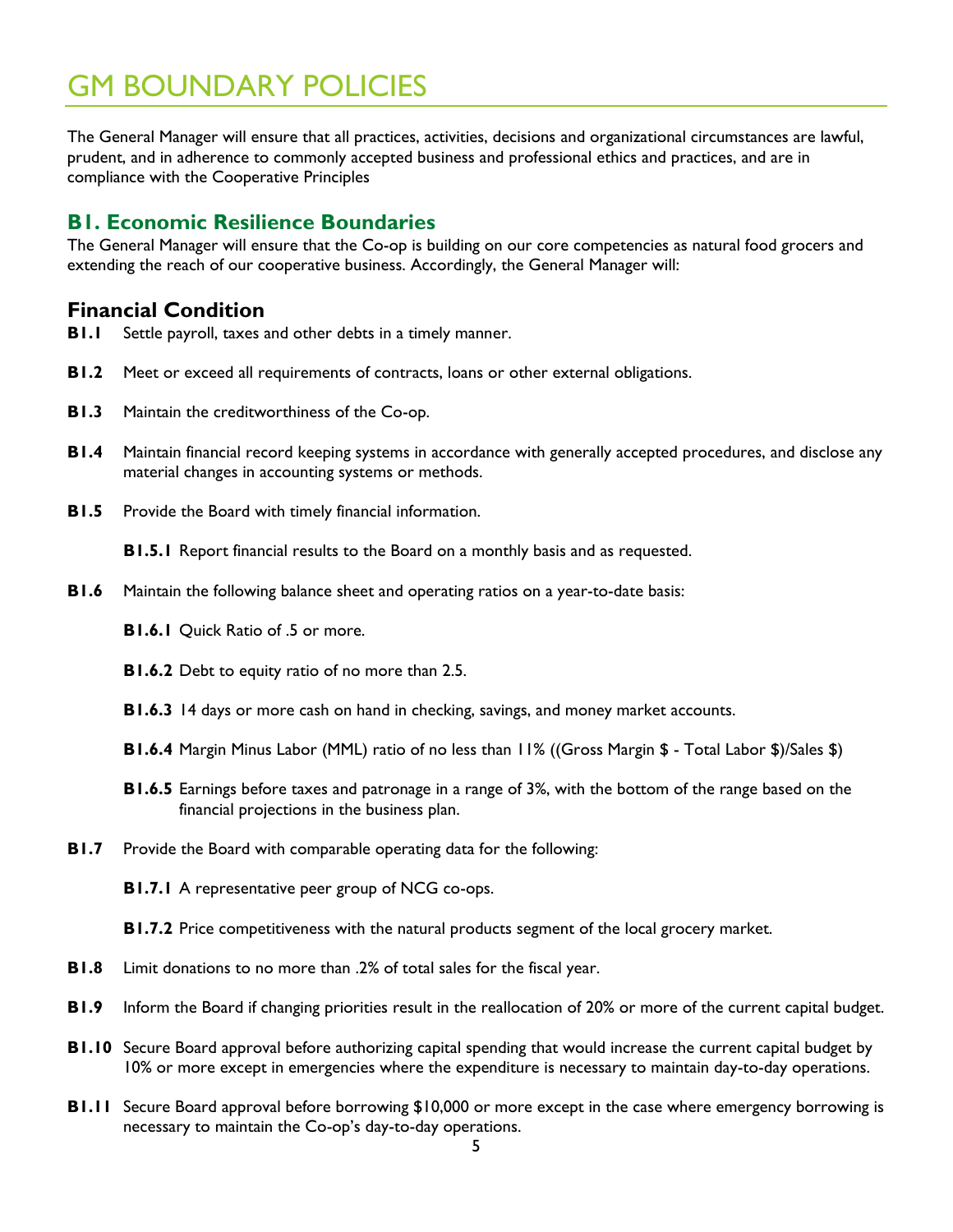- **B1.12** Ensure that the Co-op's cash reserves are invested in compliance with a written investment policy that has been approved by the Board and addresses the following items: investment objectives (including safety, liquidity, return on investments and local investments): prudence; delegation of authority; ethics and conflicts of interest; authorized financial institutions and broker/dealers/ authorized investments (including authorized local investments); diversification; maximum maturities; authorization of financial institutions and dealers; internal controls and compliance.
	- **B1.12.1** Provide the Board's Finance Committee with a quarterly investment report that includes: a schedule listing the individual securities held with detail on each security; asset allocation by type and issuer; portfolio activity including distribution of trades among brokers; and overall performance of the portfolio.

#### <span id="page-5-0"></span>**Asset Protection**

- **B1.13** Provide safeguards to prevent the theft, loss, mismanagement of, or damage to the cooperative's facilities, equipment, and other property.
- **B1.14** Maintain comprehensive business insurance coverage at replacement value for Co-op assets.
- **B1.15** Maintain comprehensive liability insurance sufficient to protect the Co-op and indemnify management, staff, and directors from personal liability.
- **B1.16** Maintain cash handling procedures that ensure security and provide for the safety of staff.
- **B1.17** Maintain a system of internal controls and separation of duties sufficient to meet the Board-appointed auditor's standards.
- **B1.18** Ensure that systems are in place to maximize the useful life of equipment and facilities.
- **B1.19** Ensure that systems are in place to track and maintain an inventory of the Co-op's tangible assets.
- **B1.20** Maintain complete, up-to-date member-owner records in a secure, fully backed-up database.
- **B1.21** Prevent breaches of confidentiality or unauthorized access to member-owner personal information.
- **B1.22** Ensure that plans and documentation are maintained to respond to emergencies.

**B1.22.1** Ensure that staff are trained to respond effectively in emergencies.

#### <span id="page-5-1"></span>**Planning**

- **B1.23** Support the Board in maintaining a current and relevant Strategic Plan
- **B1.24** Ensure that plans and documentation are maintained to respond to emergencies.
	- **B1.24.1** Projected quarterly and annual financial statements including: Profit and Loss (P&L), Balance Sheet and Cash Flow
	- **B1.24.2** Underlying assumptions for the projected financial statements
	- **B1.24.3** Capital budget projections
- **B1.25** Prepare a final Business Plan for Board acceptance at the January Board meeting.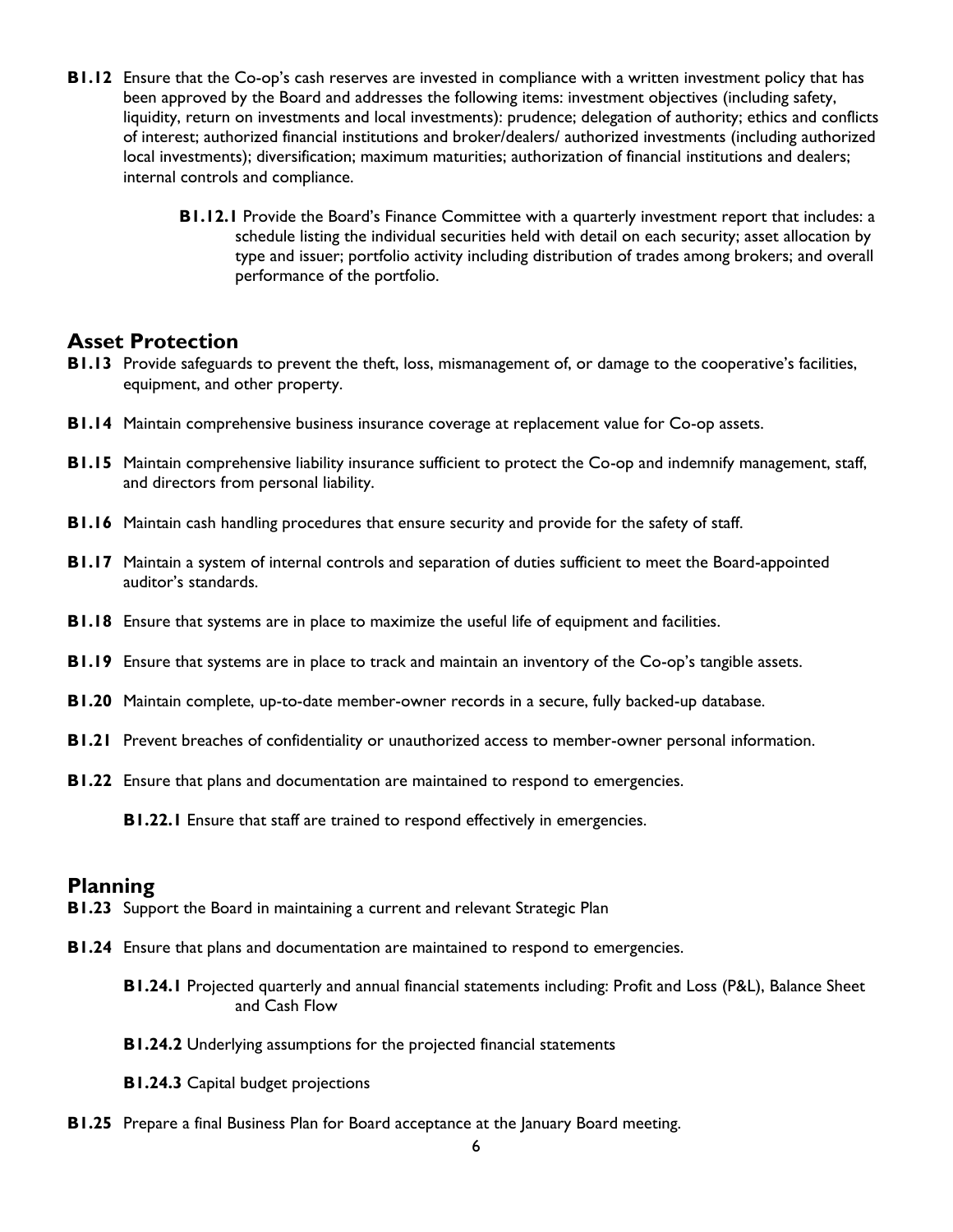# <span id="page-6-0"></span>**Capital Projects**

The General Manager will submit a Capital Project proposal for Board approval for any expansion or improvement project costing in excess of \$300,000. Certain projects in excess of this threshold, if related to standard operational improvements, may be exempted from this requirement at the discretion of the Board.

- **B1.26** The General Manager will include a description of the proposed project, including objectives the project seeks to fulfill; a rough estimate of total costs; and a description of how the project relates to the Ends Policies and the current strategic plan in any capital project proposal.
- **B1.27** The General Manager will provide Capital Project Boundary Policy monitoring reports until the Board determines that a project has been substantially completed or found to be infeasible.
- **B1.28** The General Manager will not commit significant resources to capital projects beyond those necessary to develop a comprehensive proposal without the approval of the Board
- **B1.29** The General Manager will ensure that the facilities and equipment at all Co-op locations are maintained to a high standard, capital projects not withstanding.

# <span id="page-6-1"></span>**Succession**

- **B1.30** Designate a person to assume the responsibilities and authority of the General Manager for planned or unplanned absences until the General Manager returns or the Board designates an Interim General Manager.
	- **B1.30.1** Ensure that the General Manager designee is familiar with and has access to the General Manager's computer and physical files, and all documents necessary to enable them to carry out the General Manager's duties effectively.
- **B1.31** Actively prepare through training, coaching, development, and access to information, at least one manager who could be a candidate for General Manager if need.
- **B1.32** Maintain up-to-date succession plans for all the Co-op's critical management functions.
- **B1.33** Ensure that each member of the Management Team attends at least one regular board meeting or board retreat per year.

# <span id="page-6-2"></span>**Staff Profit Sharing Bonus**

**B1.34** Report to the Board, within sixty days of the end of the fiscal year, for its decision whether a bonus or other profit sharing is appropriate. The report must:

> **B1.34.1** Provide a comparison of budget to actual performance in the following income statement categories: staff wages, staff benefits, productivity, operating profit and net profit.

> **B1.34.2** Include a written recommendation for or against paying a bonus or profit sharing based on an analysis of the Co-op's financial performance and other mitigating factors.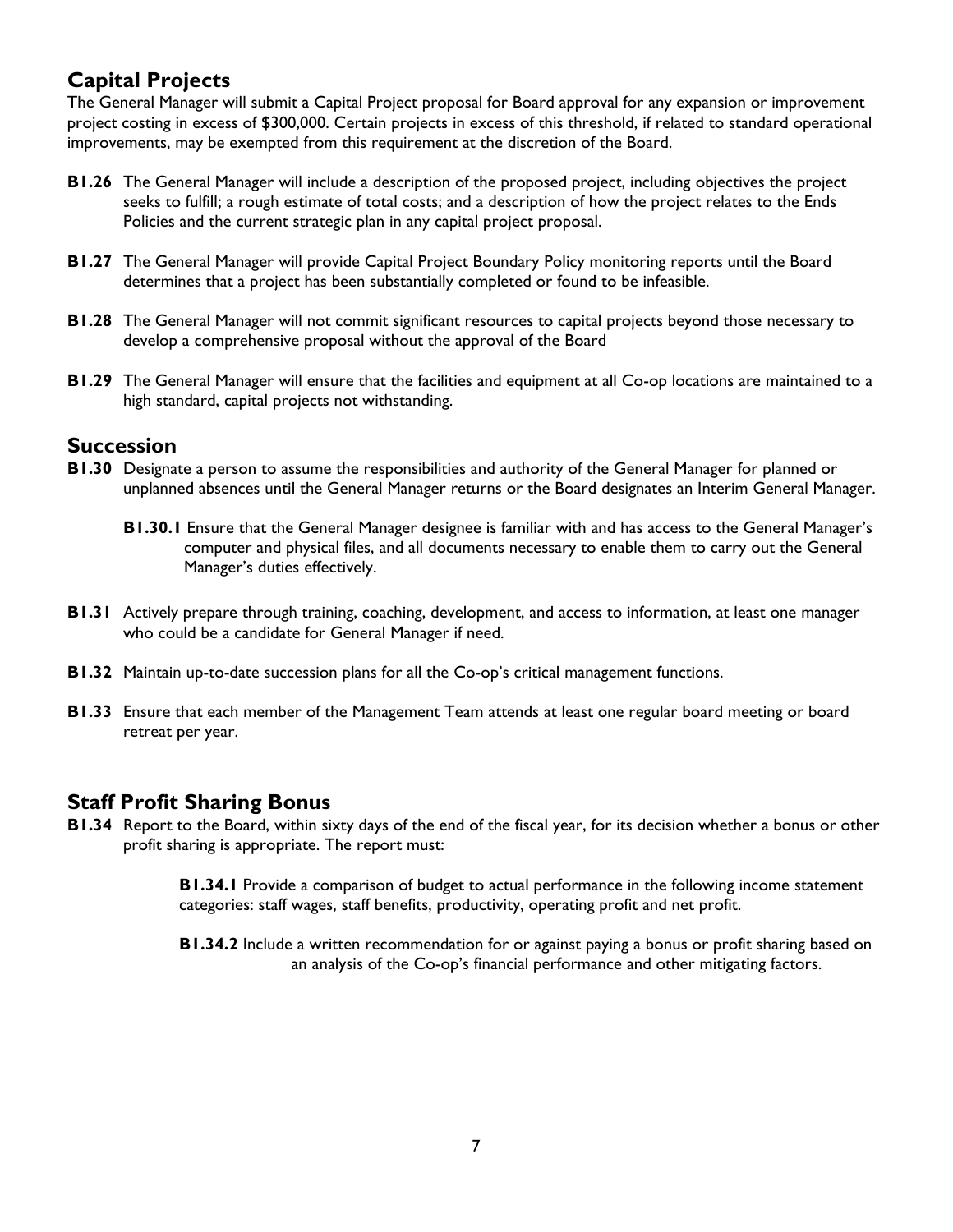# <span id="page-7-0"></span>**B2. Local Food System Development Boundaries**

The General Manager will ensure that the Co-op is contributing to the development of a vibrant local and regional food production and distribution system. Accordingly, the General Manager will:

- **B2.1** Ensure that the Co-op offers a range of products and services that meet customer needs and reflect the Coop's commitment to local and sustainable food systems.
- **B2.2** Maintain educational programs, publications, and in-store materials to inform people of all ages and walks of life about the value of a healthy lifestyle and local and sustainable food systems.
- **B2.3** Support the development of a local, sustainable food system by incorporating local producers/farmers, distributors and manufacturers of local foods into the Co-op supply chain.
- **B2.4** Maintain programs and provide investment to support the economic development of the local sustainable food system.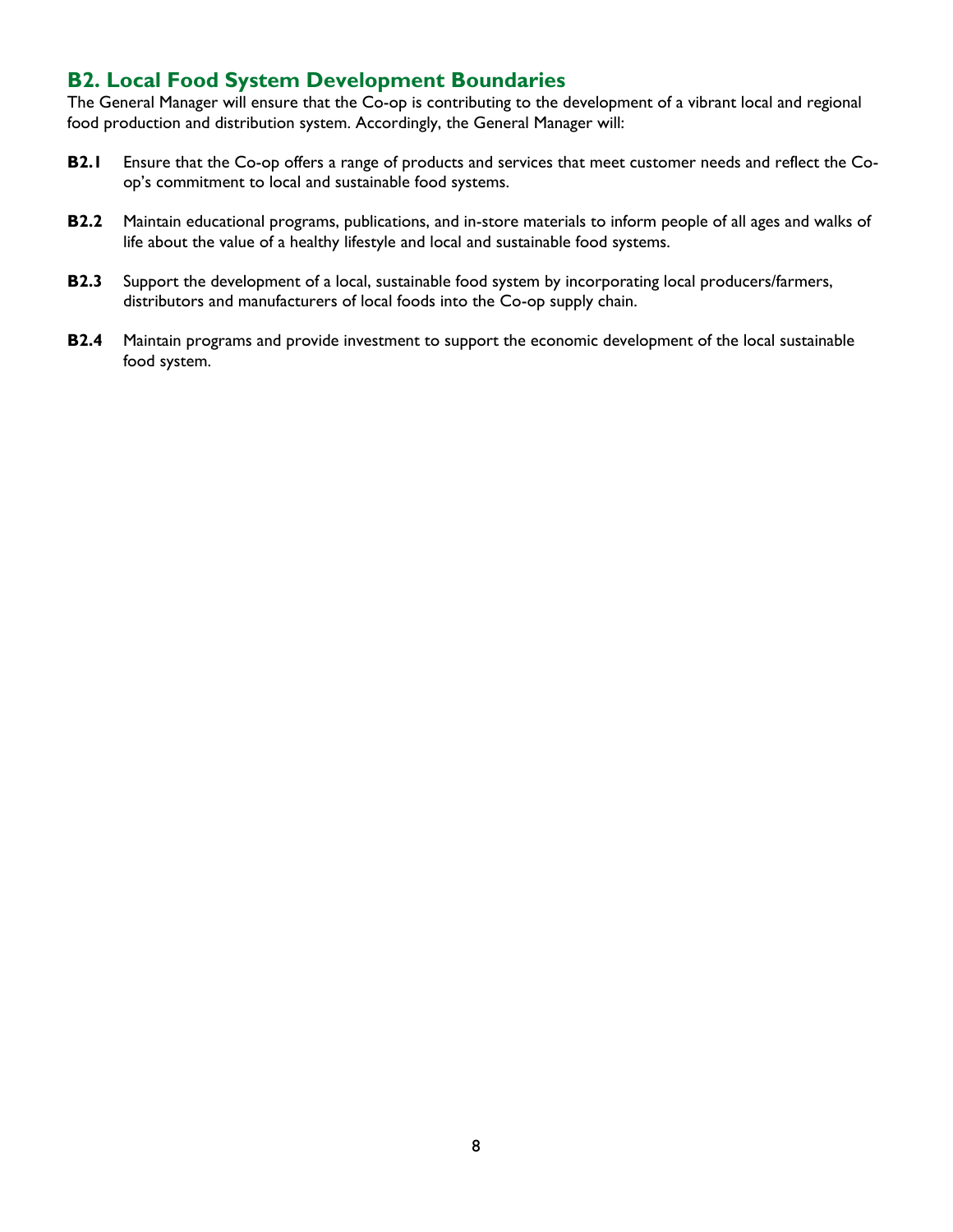# <span id="page-8-0"></span>**B3. Community Engagement Boundaries**

The General Manager will ensure that the Co-op is cultivating connections and building strategic partnerships to achieve goals that reflect our common values. Accordingly, the General Manager will:

# <span id="page-8-1"></span>**Collaboration and Connection**

- **B3.1** Actively pursue opportunities to work collaboratively with values-oriented organizations to achieve the strategic plan goals.
- **B3.2** Maintain communication channels to tell the Co-op's story to the members and community at large.
- **B3.3** Provide appropriate and meaningful engagement opportunities to members
- **B3.4** Ensure the Co-op hosts and participates in events that represent the diverse demographics of our community.

# <span id="page-8-2"></span>**Support and Transparency**

- **B3.5** Ensure that all merchandising and marketing materials are honest, accurate and informative.
- **B3.6** Allocate the General Manager's portion of the donation budget (60%) to support community groups and initiatives with shared values.

# <span id="page-8-3"></span>**Customer Service**

- **B3.7** Provide a safe and pleasant shopping experience for all customers.
- **B3.8** Ensure Co-op staff members have the tools and training to provide excellent customer service.
- **B3.9** Maintain systems for gathering, compiling, and responding to feedback and grievances.
- **B3.10** Engage professional researchers to conduct member/customer surveys every three to five years to assess member attitudes and involvement with the Co-op.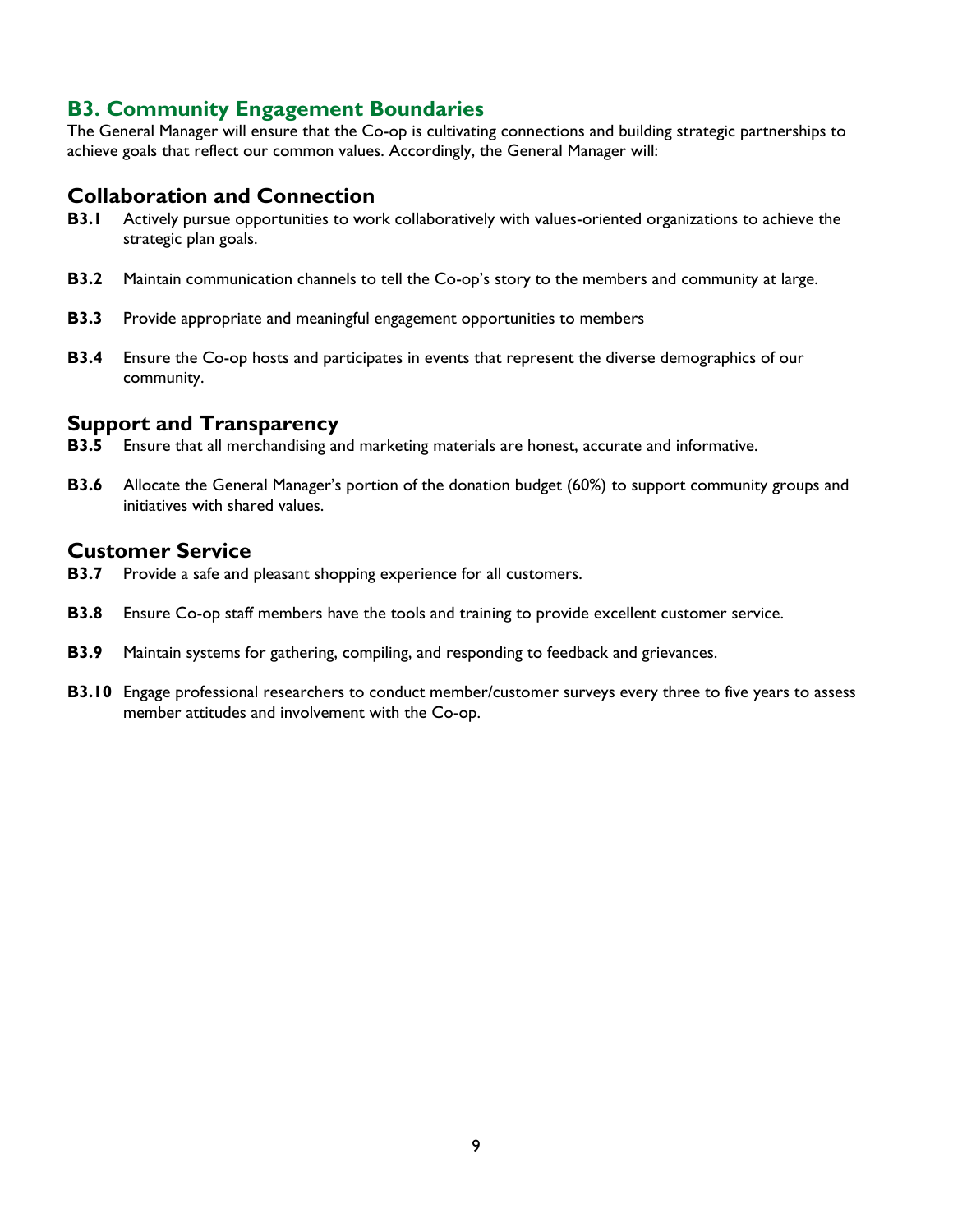# <span id="page-9-0"></span>**B4. Healthy Food Access Boundaries**

The General Manager will ensure that the Co-op is embracing the diversity of our community and taking the initiative to make high quality, nutritious, culturally appropriate and affordable food accessible to all. Accordingly, the General Manager will:

- **B4.1** Actively pursue strategies and partnerships to improve access to healthy food.
- **B4.2** Create a shopping experience that is welcoming to an economically diverse clientele by including quality products with affordable price points.
- **B4.3** Ensure a shopping experience that is inclusive of an ethnically and culturally diverse clientele by including products from various food traditions within the framework of customer demand and prudent category management practices.
- **B4.4** Ensure that gross margin goals and pricing practices support value-priced options in all departments.
- **B4.5** Ensure that programs supporting inclusivity, healthy eating and informed choices are incorporated into our educational offerings.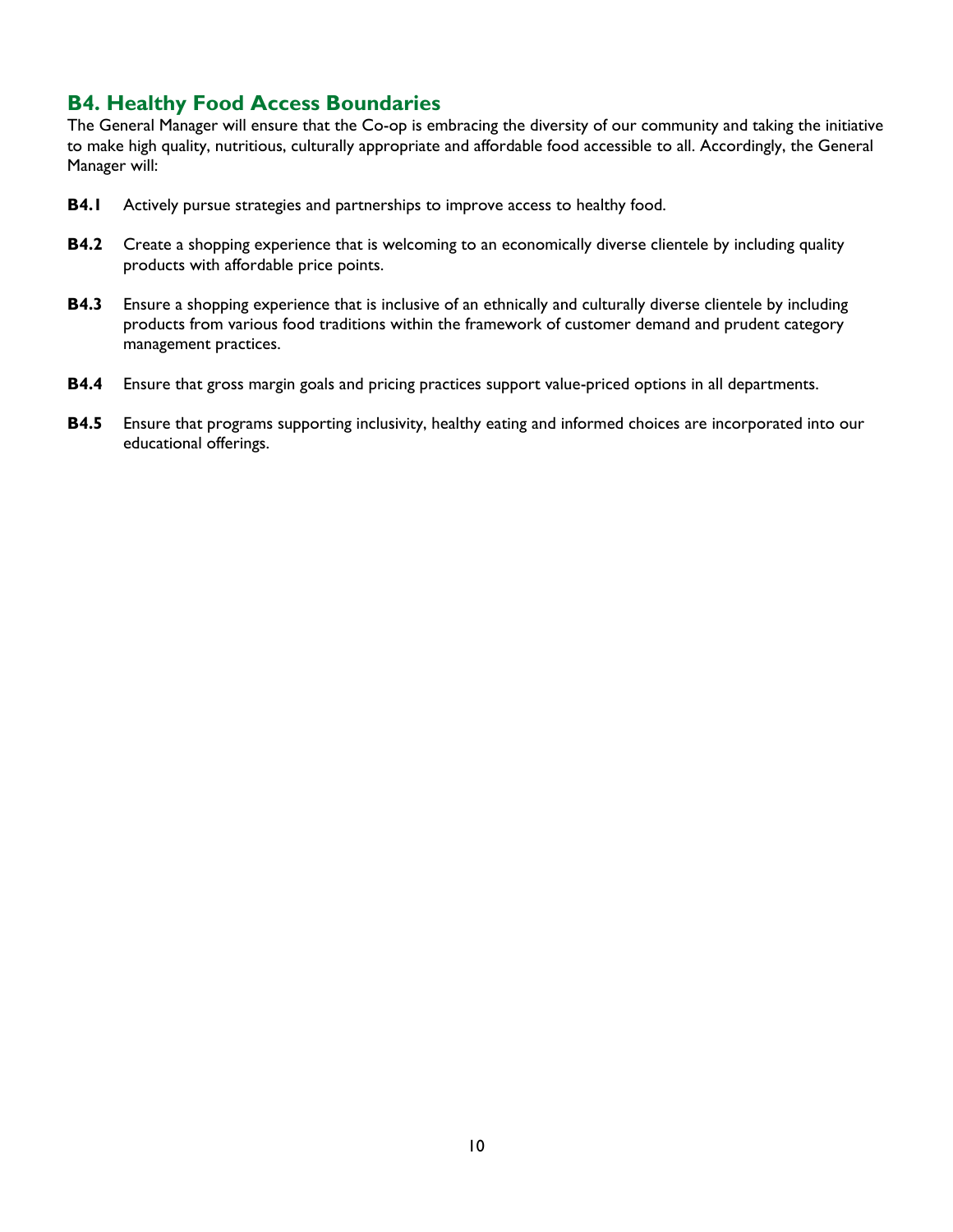# <span id="page-10-0"></span>**B5. Exemplary Workplace Boundaries**

The General Manager will cultivate a work environment that generates staff engagement and models excellent employment practices. Accordingly, the General Manager will:

#### <span id="page-10-1"></span>**Staff Relations**

- **B5.1** Ensure that the Co-op provides a work environment that is free from discrimination and does not allow any form of harassment, including but not limited to harassment based on any status protected by low.
	- **B5.1.1** Ensure that channels are established and known to staff, for reporting harassment or discrimination without fear of retaliation.
	- **B5.1.2** Ensure that best practice systems are in place to support an inclusive and diverse workplace.
	- **B5.1.3** Provide a fair and thorough review of any grievance by means of a known procedure.
	- **B5.1.4** Maintain a system for engaging staff in providing feedback on business practices.
- **B5.2** Establish a positive work environment that:
	- **B5.2.1** Emphasizes recognition and appreciation.
	- **B5.2.2** Provides workers with feedback on performance and the opportunity to discuss job development no less than annually.
	- **B5.2.3** Includes mechanisms for staff input into operational systems and problem solving.
- **B5.3** Provide the tools, training and technology necessary for staff to perform their jobs and represent the Coop's values.
- **B5.4** Ensure that professional development opportunities are available that build leadership skills and offer advancement opportunities.
- **B5.5** Promote from within current staff when appropriate.
- **B5.6** Ensure the Co-op operates according to written personnel policies that conform to all applicable law, are consistently applied to all employees and:
- **B5.7** Protect the Co-op's At-Will status.
- **B5.8** Provide clarity and transparency about opportunities for advancement.
- **B5.9** Ensure access to a current job description for all employees.
- **B5.10** Provide for appropriate documentation, security and retention of personnel records and all personnel related decisions.
- **B5.11** Provide for an assessment of staff members' perception of the current work environment by a qualified thirdparty every 3-5 years, and

**B5.11.1** Ensure that mechanisms are in place to address any resulting recommendations.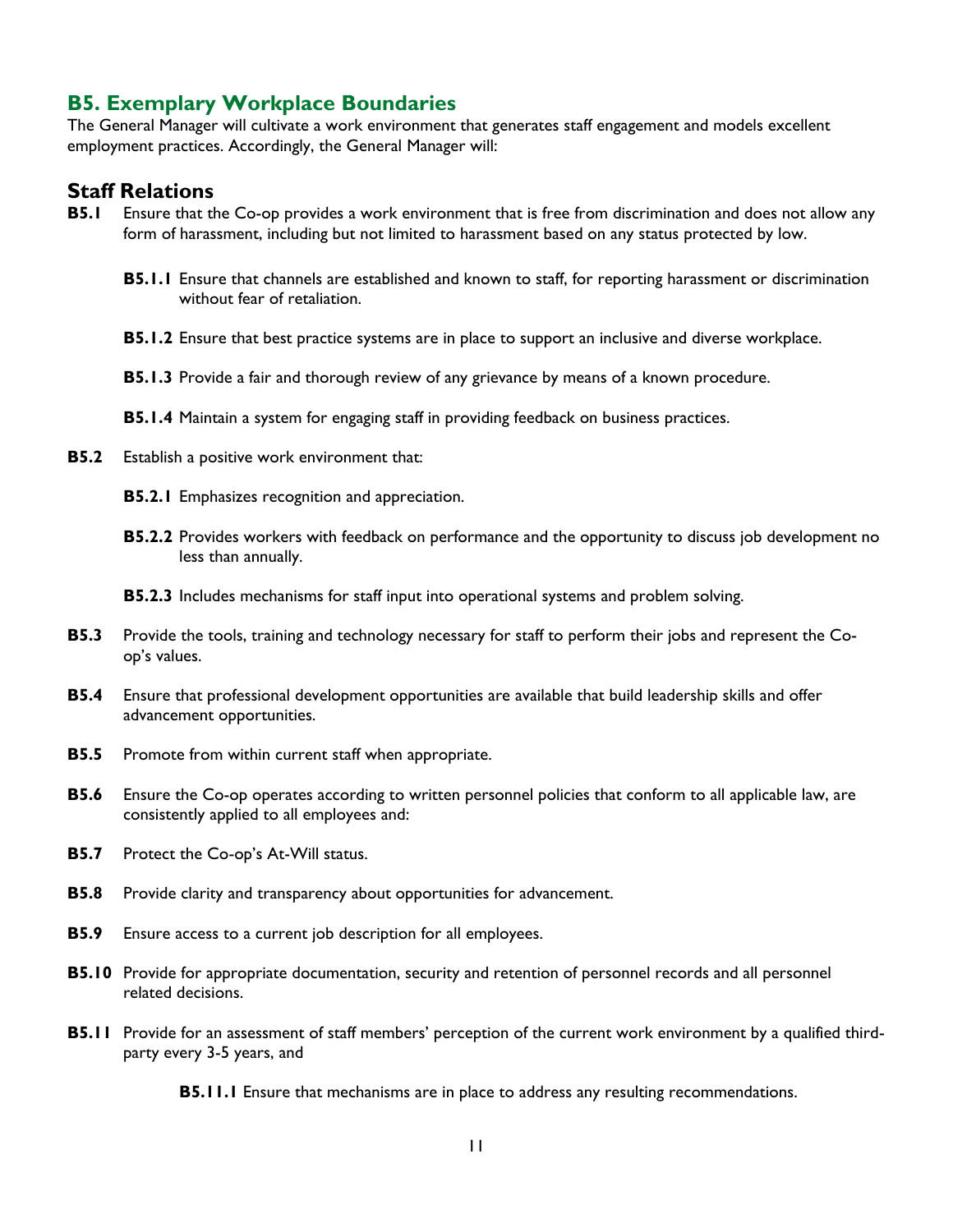**B5.12** Ensure that personnel policies and procedures are reviewed for compliance with all applicable laws by a qualified third-party every 3-5 years and **B5.12.1** Ensure that mechanisms are in place to address any resulting recommendations.

#### <span id="page-11-0"></span>**Compensation and Benefits**

**B5.13** Provide a structure for employee compensation and benefits that balances the needs of the employees with those of the cooperative and its members.

- **B5.14** Ensure that pay and benefits programs meet all legal and tax requirements.
- **B5.15** Ensure that pay and benefits programs are applied equitably to all staff.
- **B5.16** The structure underlying compensation decisions is available to all staff.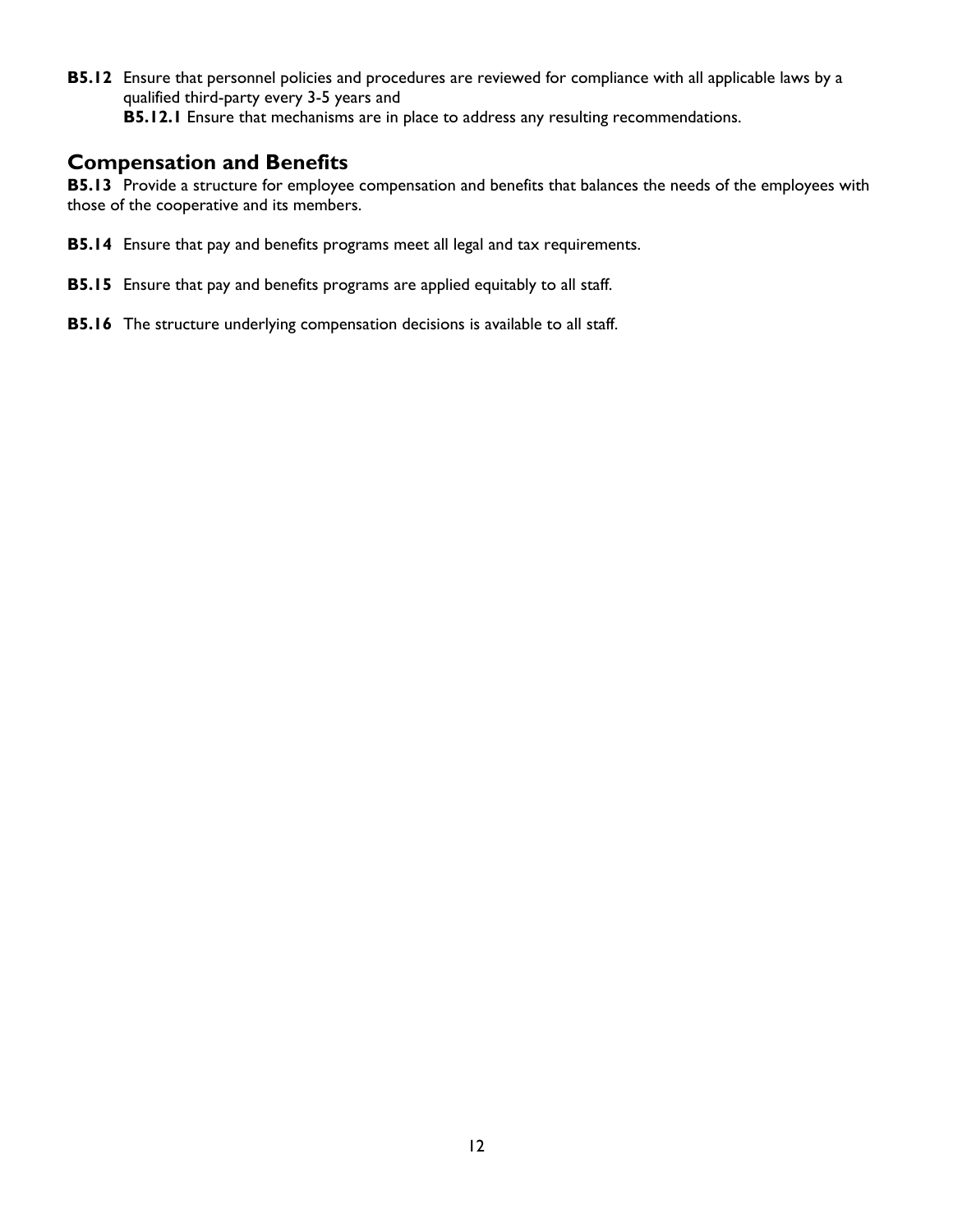# <span id="page-12-0"></span>**B6. Stewardship & Advocacy Boundaries**

The General Manager will ensure that the Co-op energizes our members to support positive change around core issues that affect the Co-op and the community's future. Accordingly, the General Manager will:

# <span id="page-12-1"></span>**Stewardship**

- **B6.1** Foster the development of fair trade, organic, non-GMO and sustainable businesses
- **B6.2** Maintain systems to measure the Co-op's sustainability practices.
- **B6.3** Maximize the overall energy-efficiency of Co-op facilities and equipment.
- **B6.4** Maintain preventative maintenance programs for refrigeration and other systems to minimize the accidental release of pollutants or toxic materials.

**B6.4.1** Ensure that equipment is in place to monitor systems and alert store personnel to problems.

- **B6.5** Minimize our contribution to the waste stream through reduction, reuse and recycling and ensure that all waste is disposed of through safe and responsible methods.
- **B6.6** When possible work with suppliers, contractors and service providers that operate consistent with the Coop's Ends.
- **B6.7** Ensure that Co-op remodeling or building projects incorporate green building practices to the greatest extent possible.

#### <span id="page-12-2"></span>**Advocacy**

**B6.8** Ensure that all directives issued by the Board pursuant to Process Policy P6 are implemented in a timely and complete manner.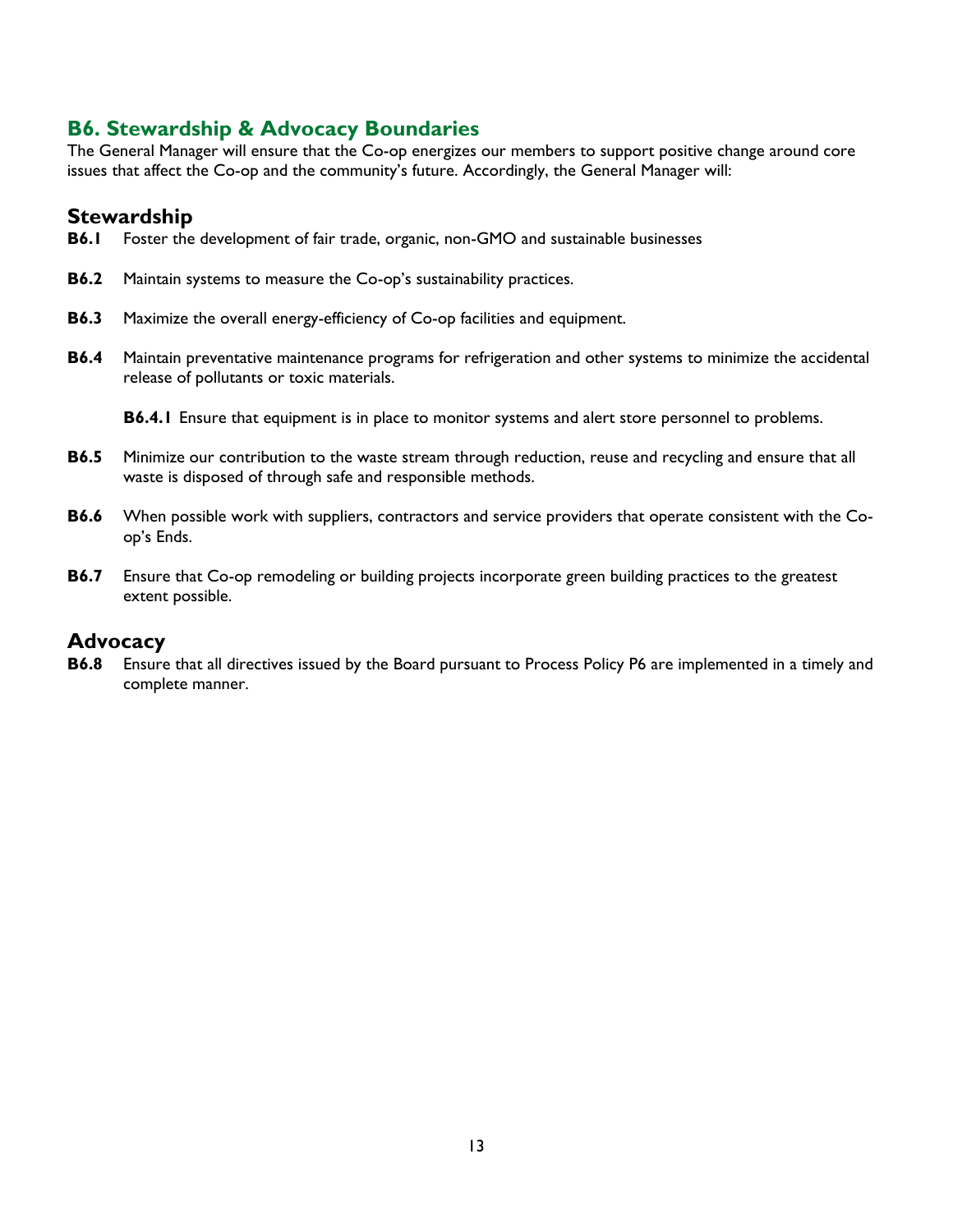# <span id="page-13-0"></span>**B7. Equity, Diversity and Inclusion Boundaries**

The General Manager will ensure that the Co-op purposefully identifies, seeks to understand, and challenges systems of oppression and the disempowering impacts they have on the organization and our community. Accordingly, the General Manager will:

**B7.1** Increase diverse cultural representation within our organization to create a culture of inclusivity in staff, members, shoppers and leadership.

**B7.1.1** Ensure that multilingual capacity of the organization enables the Co-op to serve our community as an employer and retail store.

- **B7.2** Develop systems to incorporate community input into our processes and policies.
- **B7.3** Build collaborations and partnerships that drive the equity, diversity and inclusion goal.
- **B7.4** Publicly report equity, diversity and inclusion indicators and progress.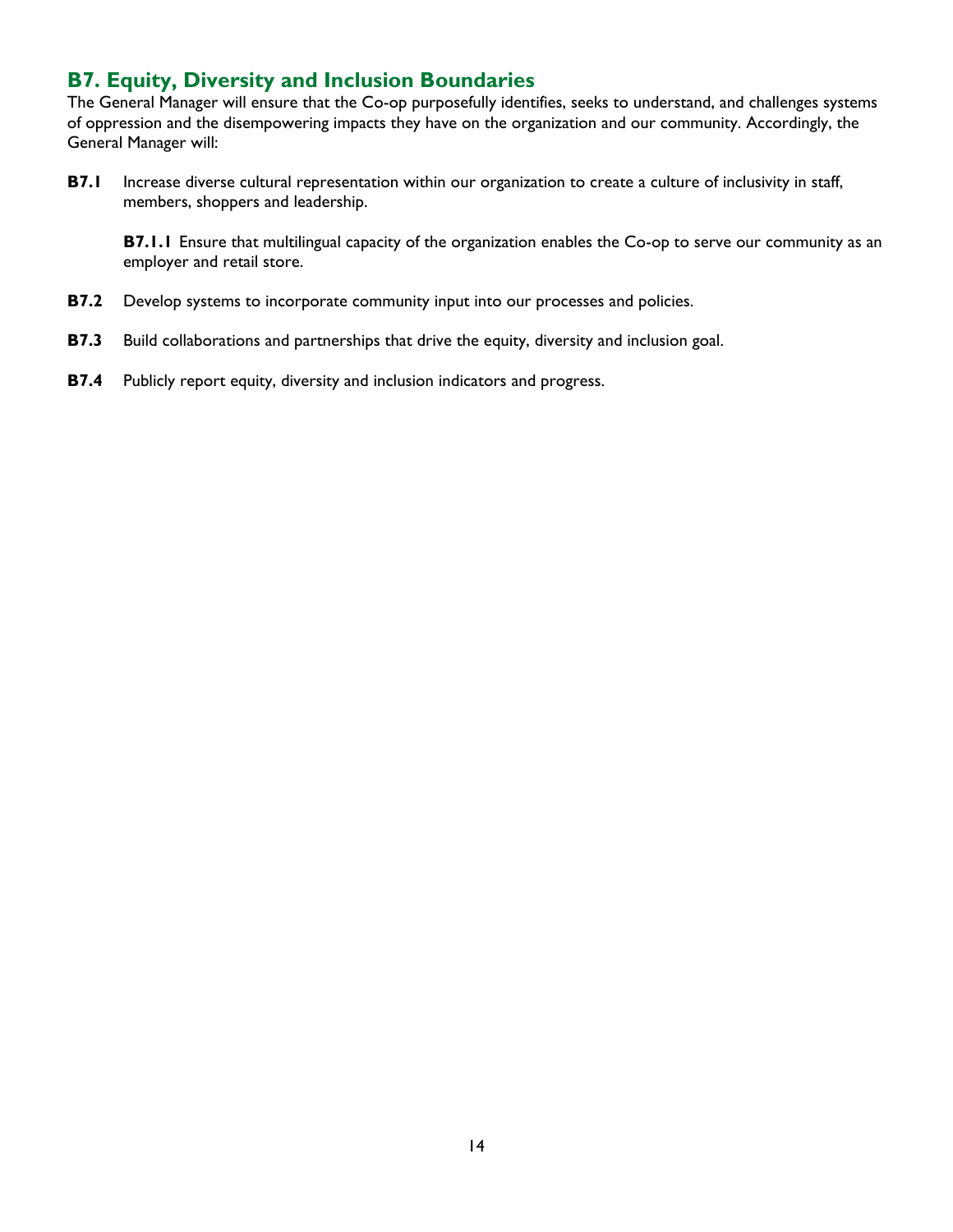# <span id="page-14-0"></span>**B8. Cooperative Ownership Boundaries**

The General Manager will ensure that the Co-op encourages development of the cooperative business sector by expanding local understanding and supporting cooperative enterprise. Accordingly, the General Manager will:

# <span id="page-14-1"></span>**Member Relations**

- **B8.1** Ensure that staff training and materials effectively communicate the values of Co-op ownership and becoming a co-op member.
- **B8.2** Provide opportunities for member-owner involvement in the Co-op.
- **B8.3** Provide sufficient resources to support Board linkage efforts.
- **B8.4** Ensure that new member recruitment is sufficient to maintain a minimum of 70% sales to members in stores open three years or more.
- **B8.5** Support a positive view of ownership by treating members well.

#### <span id="page-14-2"></span>**Cooperative Development**

**B8.6** Foster the development of cooperatively owned businesses.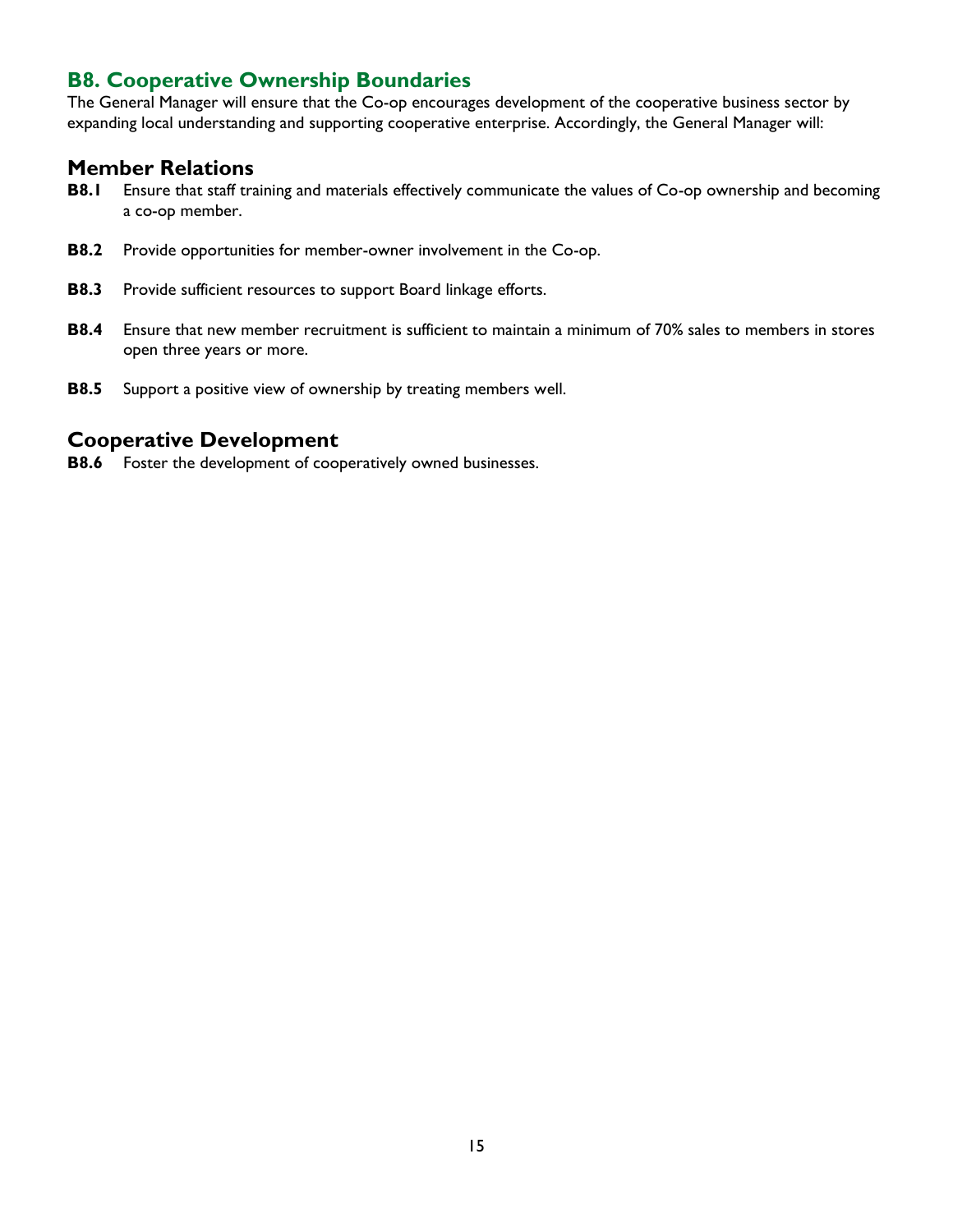# <span id="page-15-0"></span>BOARD PROCESS POLICIES

The Board promotes cooperative values and ensures that the purpose, mission and values of the Co-op are properly carried out.

#### <span id="page-15-1"></span>**P1. Board Job Description**

In order to oversee the assets and activities of the Co-op in the interest of its members, the Board will:

# <span id="page-15-2"></span>**General Manager Oversight**

**P1.1** Hire, compensate, delegate responsibility to, and hold accountable a General Manager.

#### <span id="page-15-3"></span>**Policy Governance**

- **P1.2** Maintain and monitor written governing policies that hold the Board accountable for governing in the interests of its members.
	- **P1.2.1** The Board will monitor its policies for compliance according to the attached annual calendar.
	- **P1.2.2** The Board may also choose to monitor any policy at any time deemed necessary using any method deemed appropriate.

# <span id="page-15-4"></span>**Fiscal Oversight**

**P1.3** Oversee the financial health of the Co-op in the interest of its members, including maintaining appropriate financial benchmarks and a comprehensive investment policy.

#### <span id="page-15-5"></span>**Member Linkage**

- **P1.4** The Board will ensure that member engagement opportunities exist and that the means are in place to gather, assess and monitor member needs and values regularly.
- **P1.5** The Board will ensure that the Co-op shall respond to its members' input.
- **P1.6** The Board will report regularly to the members on the Board's activities, decisions and compliance with all Board Process Policies.

#### <span id="page-15-6"></span>**Board Development**

- **P1.7** The Board will perpetuate itself through active recruitment, training and ongoing professional development, including monitoring and self-evaluation.
- **P1.8** The Board will spend up to its budget for the current Fiscal Year for expenses associated with its work.

#### <span id="page-15-7"></span>**Strategic Planning**

- **P1.9** The Board will maintain a Strategic Plan that aligns with Ends Policies and is accessible to members.
	- **P1.9.1** The Board will review the Strategic Plan annually.
	- **P1.9.2** The Board will collect member input on the Strategic Plan every three years and update as indicated.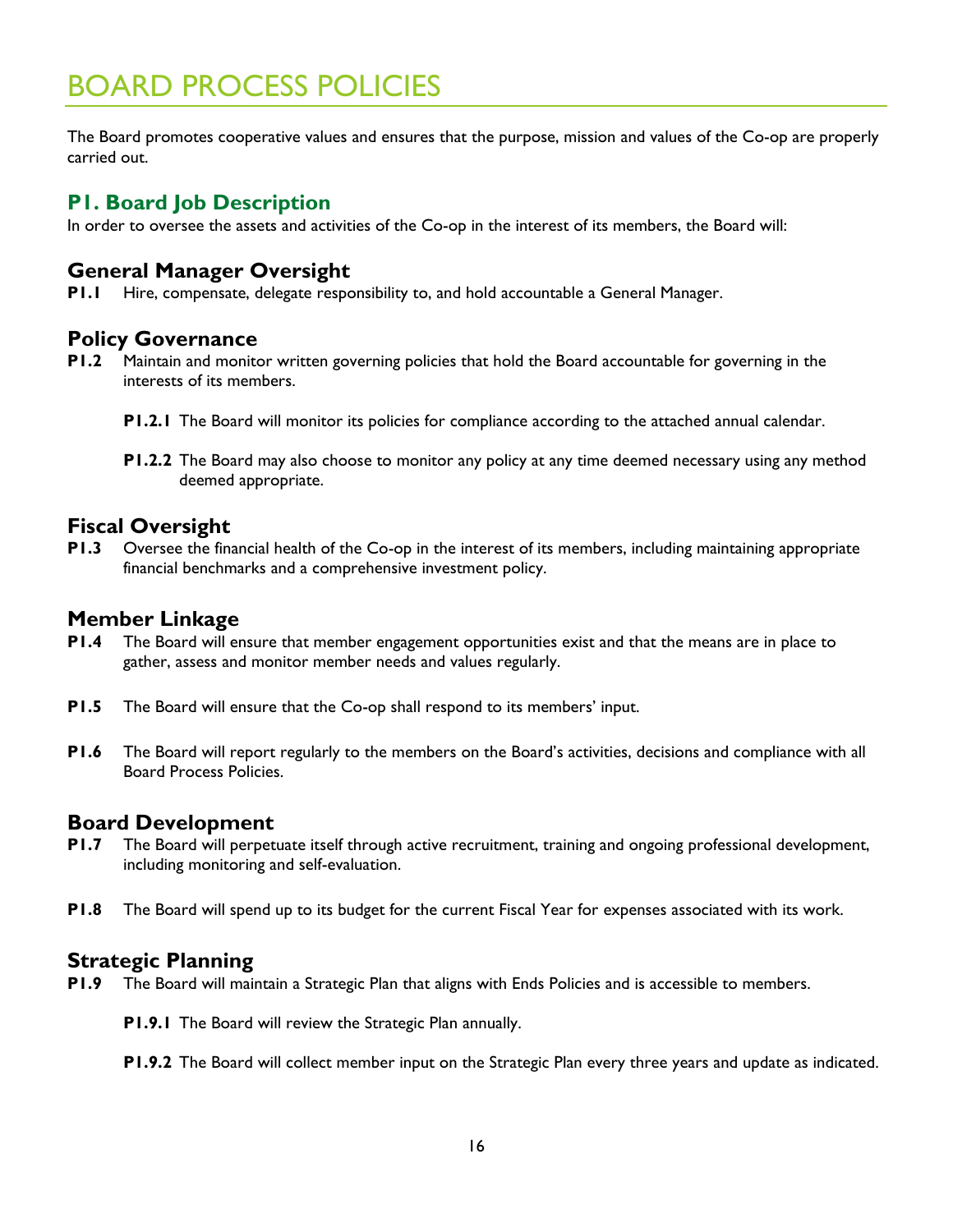# <span id="page-16-0"></span>**P2. Governing Style**

The Board will use consensus decision-making to ensure that while policies and decisions are deliberated in many voices, the Board governs with one voice.

- **P2.1** The Board will focus on strategic leadership with an emphasis on future vision.
- **P2.2** The Board will ensure that all directors are able to use consensus process and policy governance effectively, and will reinforce these skills at the biannual retreats.
- **P2.3** Board meetings and Board Committee meetings will be open to members, except when the Board convenes an executive session.
	- **P2.3.1** The Board of Directors may use an executive session to deal with confidential matters, as long as the purpose of the session is stated. When possible, announcement of the executive session should be on the published agenda.
- **P2.4** Board members will strive to balance their personal preferences and opinions with considerations for how the Co-op can best serve its members' needs and when necessary separate their preferences from action in the best interests of the Co-op. While both views may be expressed, each director is legally and morally obliged to make the decisions on behalf of the best interest of the membership as a whole.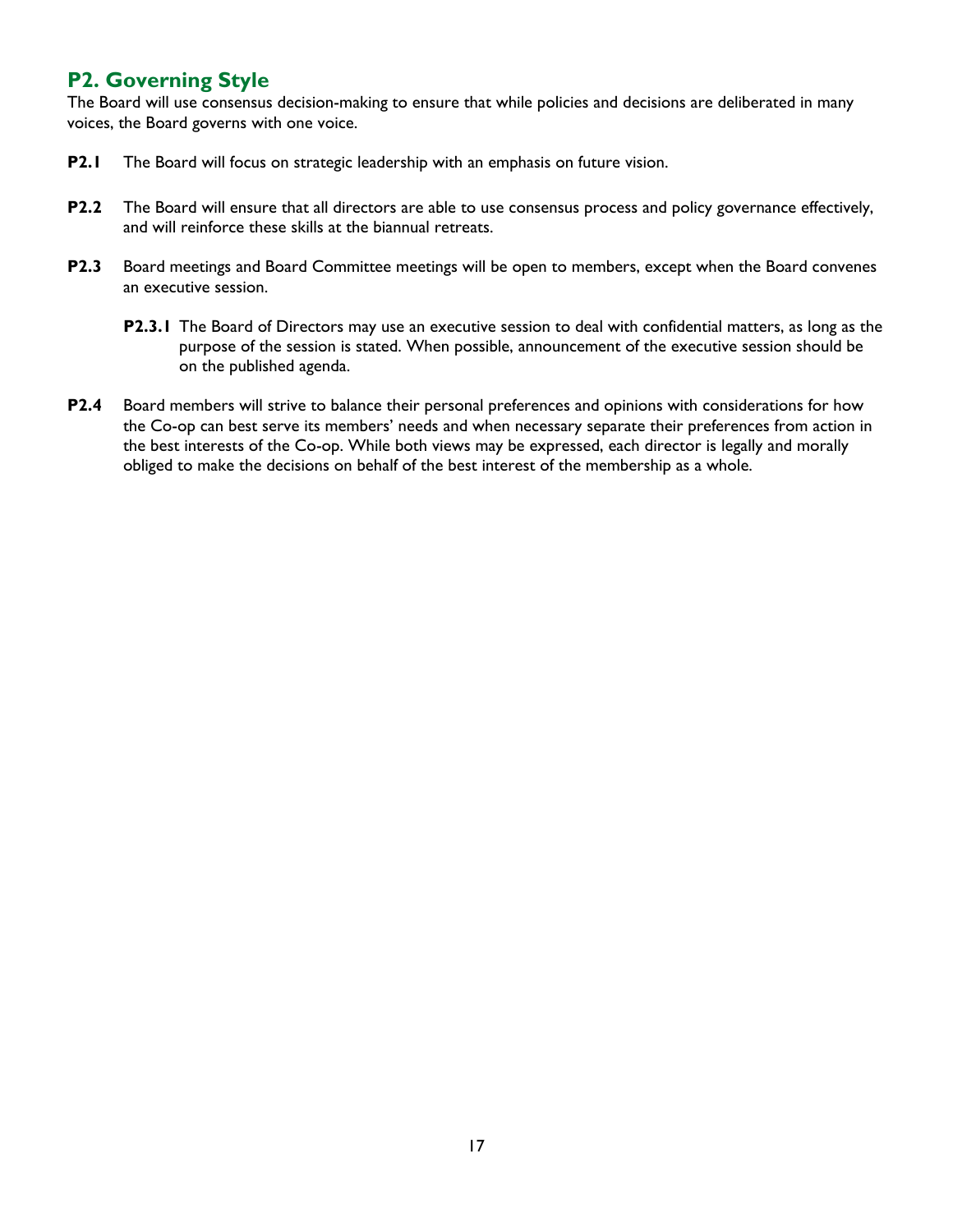# <span id="page-17-0"></span>**P3. Ethics & Code of Conduct**

The Board will commit individually and as a body to ethical, respectful conduct, and acting in accordance with the Bylaws.

- **P3.1** Directors will conduct Co-op business with honesty, loyalty, a sense of humor, personal integrity, confidentiality, diligence, and in good faith.
- **P3.2** No director may make a contract or other agreement with the Co-op providing him/herself preferential terms or conditions.
- **P3.3** No director may provide more than 25% of their paid professional services to the Co-op.
- **P3.4** No director may accept gifts or favors from parties conducting business with the Co-op.
- **P3.5** All Board business will be conducted at meetings properly announced and open to the public, unless covered by policies concerning executive sessions.
- **P3.6** Directors will maintain regular attendance at Board and Committee meetings and participate in member linkage activities.
- **P3.7** Compensation, if any, of the Board of Directors will be established in good faith by the Board of Directors.
- **P3.8** No competitor may serve on the Board of Directors.
- **P3.9** Any duality of interest or possible conflict of interest on the part of any governing Board member should be disclosed to the other members of the Board and made a matter of record. This should happen annually and during any discussion where a conflict of interest or duality of interest becomes apparent.
	- **P3.9.1** When any governing Board member has a duality of interest or possible conflict of interest, they will not participate in the consensus building process. The minutes of the meeting should reflect that a conflict of interest disclosure was made at the time of the discussion.
		- **P3.9.1.1** Board members who have withdrawn from the consensus building process due to a conflict of interest may state their position on the matter and answer questions posed by others involved in the discussion
		- **P3.9.1.2** If the Board finds a director to be in violation of any aspect of this code of conduct, it may request the director's resignation. The Board may take additional legal action on behalf of the Co-op.
- **P3.10** Directors may not attempt to exercise individual authority over the organization.
	- **P3.10.1** When interacting with the GM or employees, directors must carefully and openly recognize their lack of authority.
	- **P3.10.2** When interacting with the public, the press, or other entities, directors must carefully and openly recognize their lack of authority.
	- **P3.10.3** Directors will respect the confidentiality appropriate to issues of a sensitive nature and must continue to honor confidentiality after leaving Board service.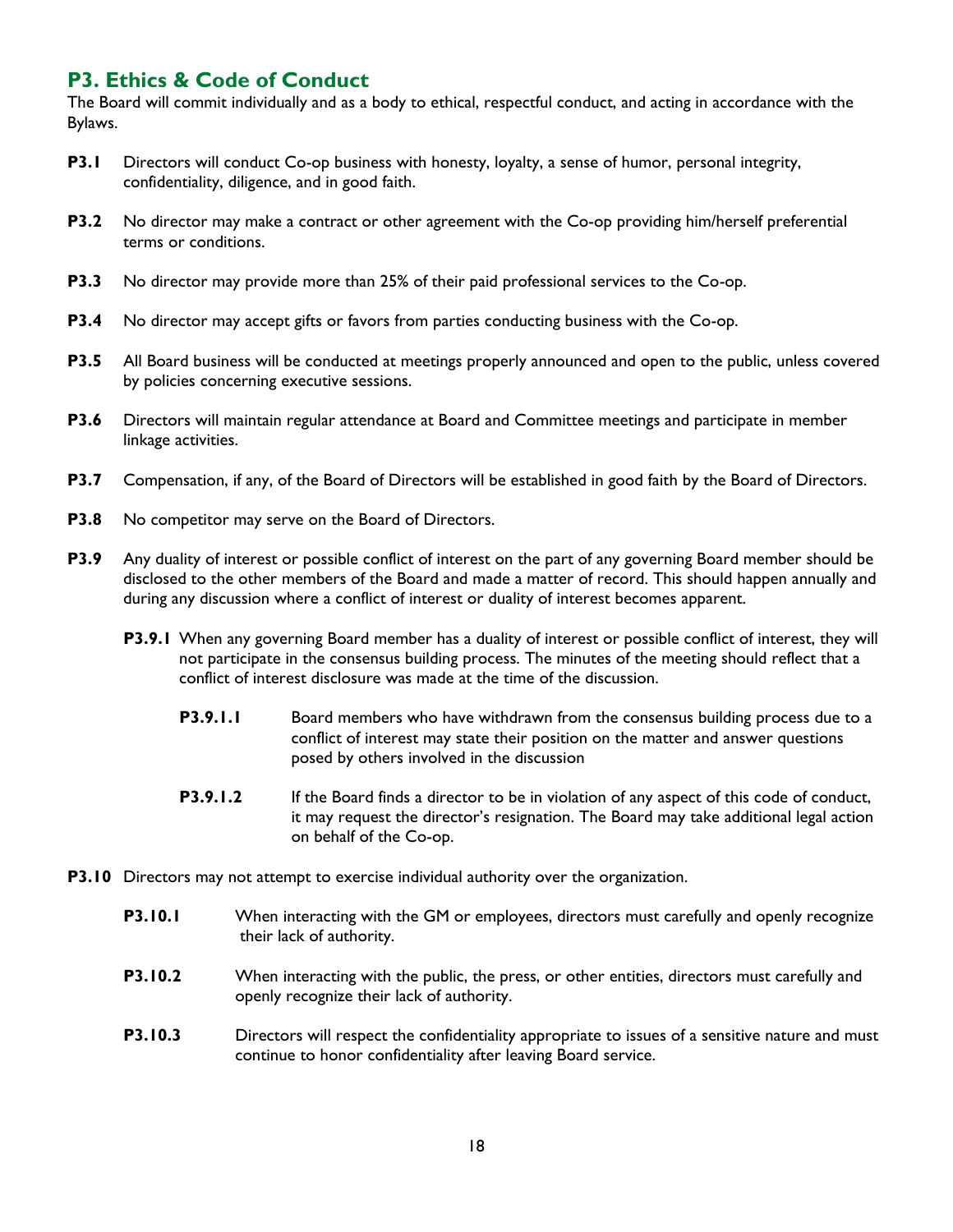- **P3.10.4** During a crisis situation, defined by the Co-op's Crisis Communication Plan as "an event that prompts significant, often sustained, news coverage and public scrutiny and has the potential to damage the Co-op's reputation, brand, or financial stability", Board directors will not publicly speak, comment or post on any channel images, video, information, comments or opinions regarding the crisis. Failure to adhere to this policy will lead to immediate removal from the Board
- **P3.10.5** Directors will support the legitimacy and authority of the Board's decision on any matter, irrespective of the director's personal position on the issue.
- **P3.11** Individual Board members will review and commit to the P3 policies annually.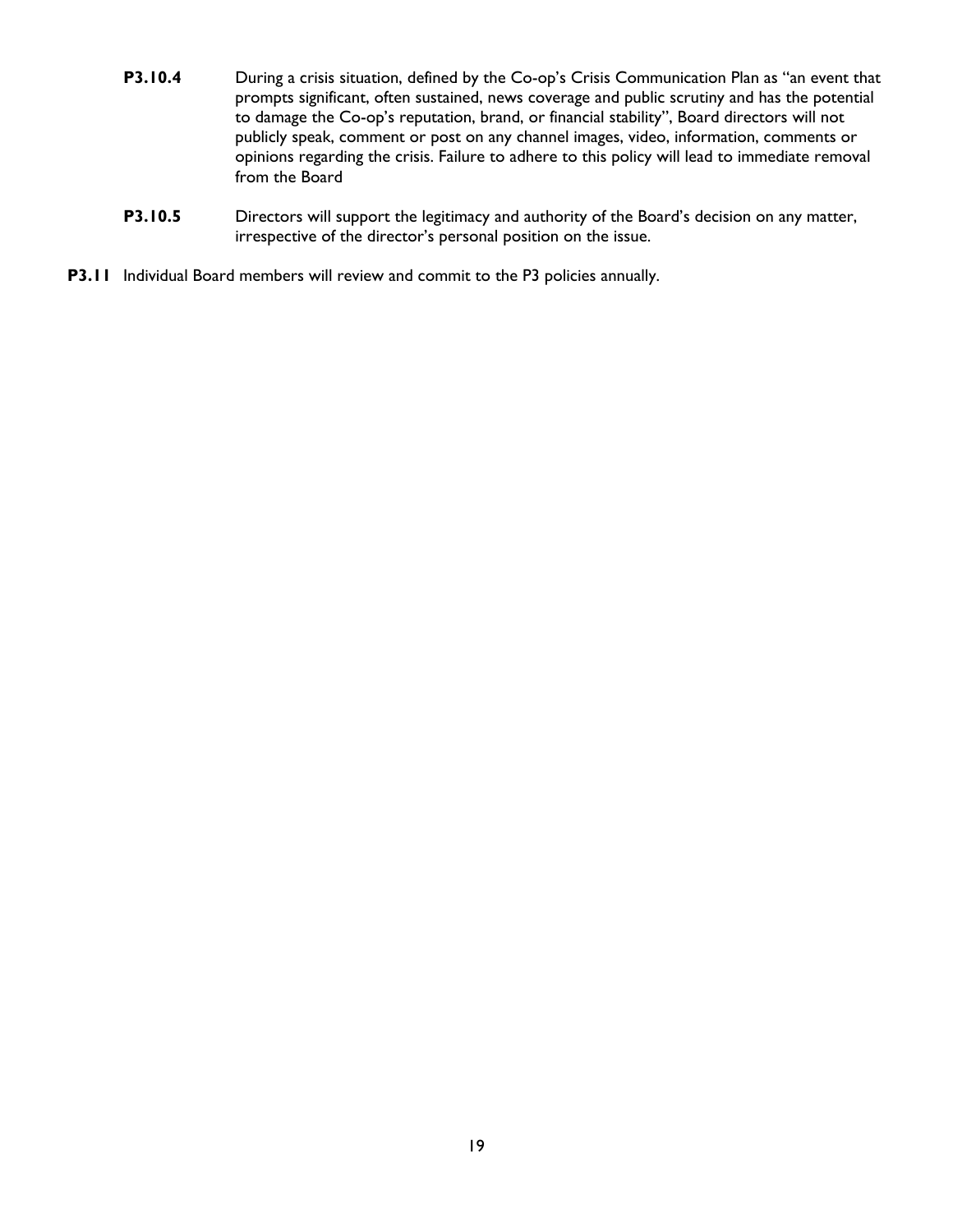# <span id="page-19-0"></span>**P4. Board Committees**

The Board will maintain standing committees as an important mechanism in fulfilling the wholeness of the Board's job.

# <span id="page-19-1"></span>**Scope of Authority**

**P4.1** Board committees may not speak or act for the Board except when formally given such authority for specific and time-limited purposes.

#### <span id="page-19-2"></span>**Finance Committee**

**P4.2** The Finance Committee oversees the economic resilience of the Co-op with a focus on prudent financial management.

Responsibilities include, but are not limited to:

- **P4.2.1** Monitoring monthly financial statements and key indicators;
- **P4.2.2** Engaging the outside auditor and other outside financial experts as needed;
- **P4.2.3** Reviewing and recommending the annual budget to the whole Board
- **P4.2.4** Maintaining appropriate benchmarks for policies B1.6.1 B1.6.4
- **P4.2.5** Maintaining a comprehensive investment policy, to be reviewed at least annually;
- **P4.2.6** Ensuring that the financial position of the Co-op is communicated to the Board and membership through a variety of mechanisms.

The committee will:

- **P4.2.7** Be composed at minimum of two Board members, the General Manager and Financial Manager. When possible a member at large will also be included. The committee size shall not exceed seven people.
- **P4.2.8** Meet monthly at a time and place determined by the committee.

#### <span id="page-19-3"></span>**Member Affairs Committee**

- **P4.3** The Member Affairs Committee (MAC) acts as an advisory committee to the Board on the relationship between the Co-op, its members, and the community.
	- **P4.3.1** Composition: Be composed at a minimum of two Board members, one staff member, and at least one member at large.
	- **P4.3.2** Recruitment: Must have satisfied all requirements to be a member of the Community Food Co-op.
	- **P4.3.3** Requirements for participating fully in the consensus decision-making process:

**P4.3.3.1 Must** have attended at least three consecutive MAC meetings.

**P4.3.3.2 Must** make a minimum six-month commitment to being a MAC member.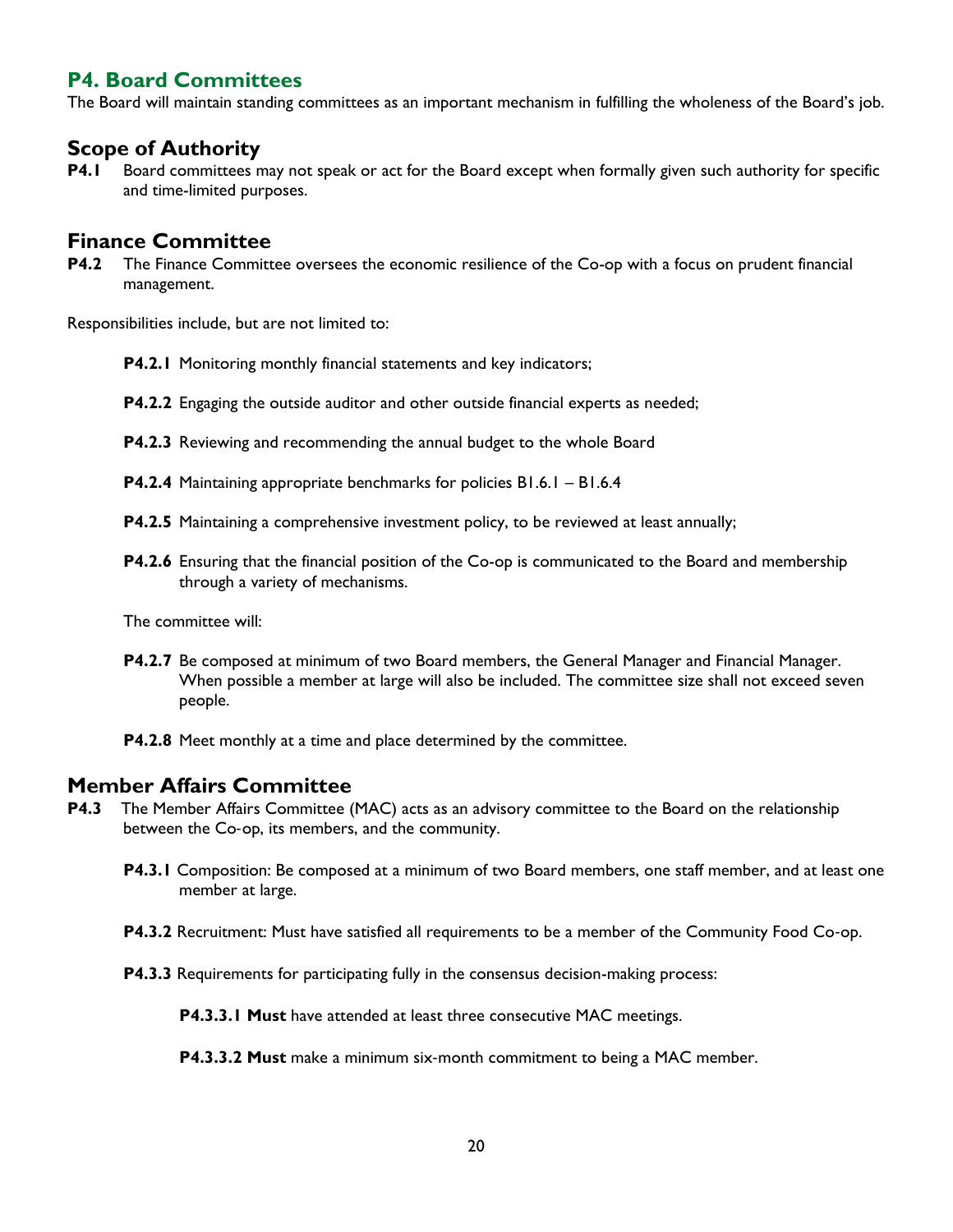**P4.3.4** Meetings:Meet at least bi-monthly with additional meetings as needed. Meeting times, location, and agenda will be conveyed to the membership through the Co-op's communication channels and posted in the stores by the Thursday before the next meeting.

Responsibilities include, but are not limited to:

- **P4.3.5** Serve as a think tank to enhance the member experience.
- **P4.3.6** Collaboratively explore and generate innovative ideas and concepts for programs, campaigns, and events the Co-op might use to raise awareness and provide education to our members, regarding: (a) Issues of interest to Co‐op members, (b) the seven Cooperative Principles, or (c) The Community Food Co‐op Strategic Plan.
- **P4.3.7** Build and maintain strong communication between MAC and Co-op members, including maintaining an effective, consistent process for members bringing ideas or concerns to the Committee.
- **P4.3.8** Monitor trends in member input and offer recommendations for how to enhance member communications.
- **P4.3.9** Annually select and recommend a slate of Community Shopping Day recipients for approval by the Board and allocate grants through MAC's Community Building Dollars program.
- **P4.3.10** Engage with the Board of Directors 1-2 times a year to connect MAC members with the Board, provide the Board with an update on what MAC is working on, and engage with the Board in dialogue on how to make the Co-op meaningful, relevant, and responsive to our members.

#### <span id="page-20-0"></span>**Board Development Committee (BDC)**

**P4.4** The Board Development Committee (BDC) oversees the fundamental systems and activities necessary for excellent governance.

Responsibilities include, but are not limited to:

- **P4.4.1** Coordinating the Board candidate recruitment and election process
- **P4.4.2** Preparing a recommended slate of officers and committee assignments to be presented to the Board for approval at the first Board meeting following the annual election (April Board meeting);
- **P4.4.3** Identifying and coordinating training and professional development activities for the Board and committees;
- **P4.4.4** Collaborating with the Strategic Planning Committee (SPC) on planning and implementation of the spring and fall retreats and member events;
- **P4.4.5** Reviewing and proposing policy changes to assure consistency and accuracy:
- **P4.4.6** Reviewing the annual Board budget drafted by the Board Chair (August BDC meeting)

The committee will:

- **P4.4.7** Be composed at minimum of two Board members with a minimum size of three members and a maximum size of five members;
- **P4.4.8** Meet monthly at a time and place determined by the committee.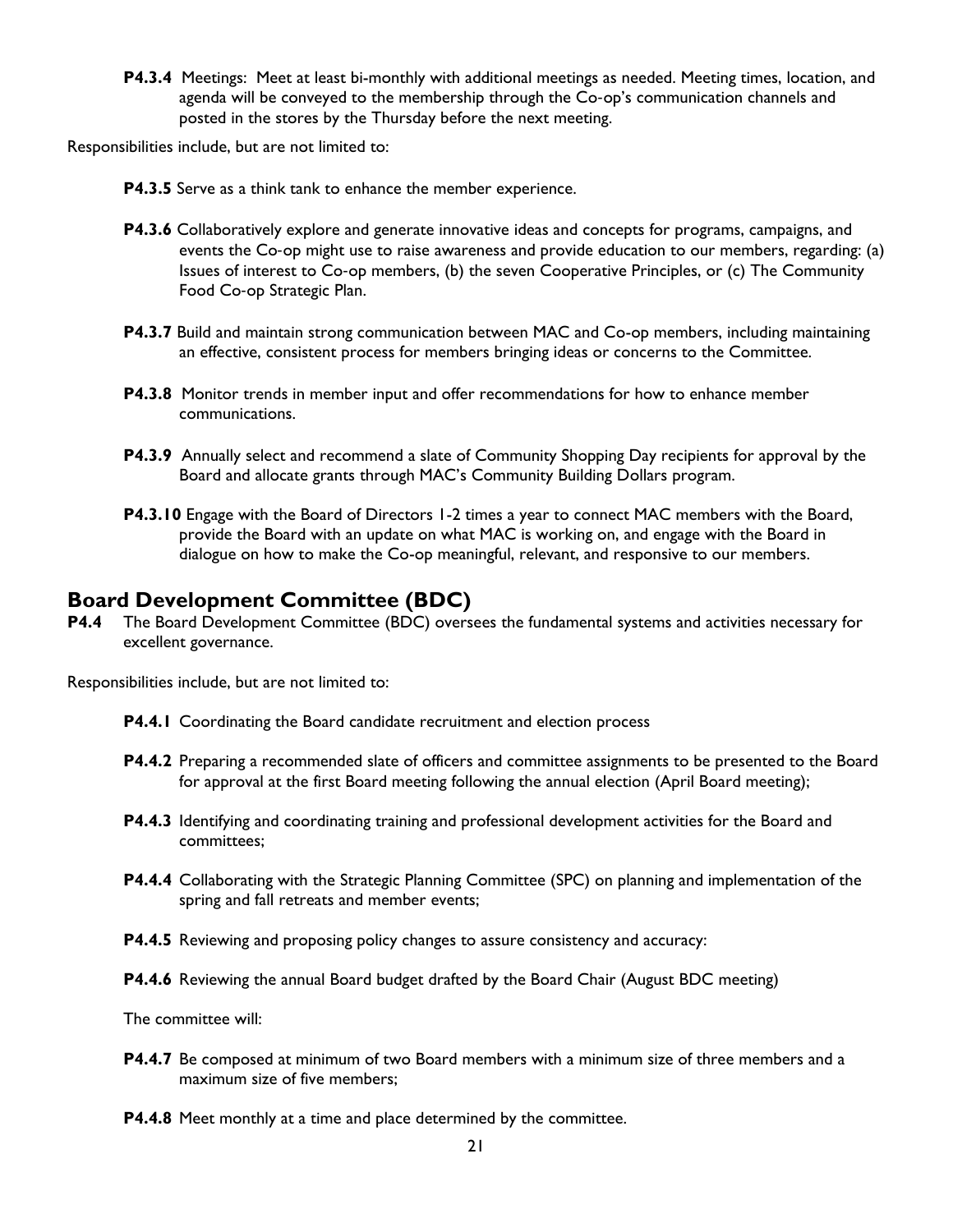# <span id="page-21-0"></span>**Strategic Planning Committee (SPC)**

**P4.5** The Strategic Planning Committee (SPC) coordinates the strategic planning process, helping to ensure that the Co-op's long-term trajectory meets member needs in a way that is both inspired and stable.

Responsibilities include, but are not limited to:

- **P4.5.1** Keeping the Strategic Plan current;
- **P4.5.2** Coordinating the Board's ongoing Study & Engagement process;
- **P4.5.3** Collaborating with the BDC on planning and implementation of the spring and fall retreats and member events.

The committee will:

- **P4.5.4** Be composed at minimum of two Board members and the General Manager. The committee size shall not exceed seven people.
- **P4.5.5** Meet no less than quarterly at a time and place determined by the committee.

# <span id="page-21-1"></span>**Executive Committee**

- **P4.6** The Executive Committee will act as the Board's oversight body in matters relating to the General Manager and is empowered to act on behalf of the Board for time-sensitive matters. The committee will:
	- **P4.6.1** Be composed of a minimum of three Directors including the Board Chair, Board Vice-Chair and Finance Chair. The Board Chair will chair the committee. The maximum size of the committee will not exceed five Directors.
	- **P4.6.2** Meet as need at a time and place determined by the committee.

# <span id="page-21-2"></span>**Ad Hoc Committees**

- **P4.7** The Board and any standing committee may form ad hoc committees for a particular purpose. These committees will dissolve after the purpose is accomplished. The Board or committee forming the ad hoc committee will determine committee composition.
	- **P4.7.1** All standing committees will report to the Board via written report at the closest monthly Board meeting following each committee meeting. Ad hoc committees will report to the Board or the Committee that formed them via written report at the closest meeting following the ad hoc committee meeting.

# <span id="page-21-3"></span>**Committee Chairs**

- **P4.8** The committee members, with the exception of the Executive Committee, will select a Director as committee chair. Committee chairs will ensure the integrity of the committee and its process. Specifically committee chairs will:
	- **P4.8.1** Ensure that the committee minutes and any other relevant materials (e.g., budgets and reports) are maintained and included in the appropriate Board packets;
	- **P4.8.2** Ensure that pertinent committee proposals are added to the Board agenda;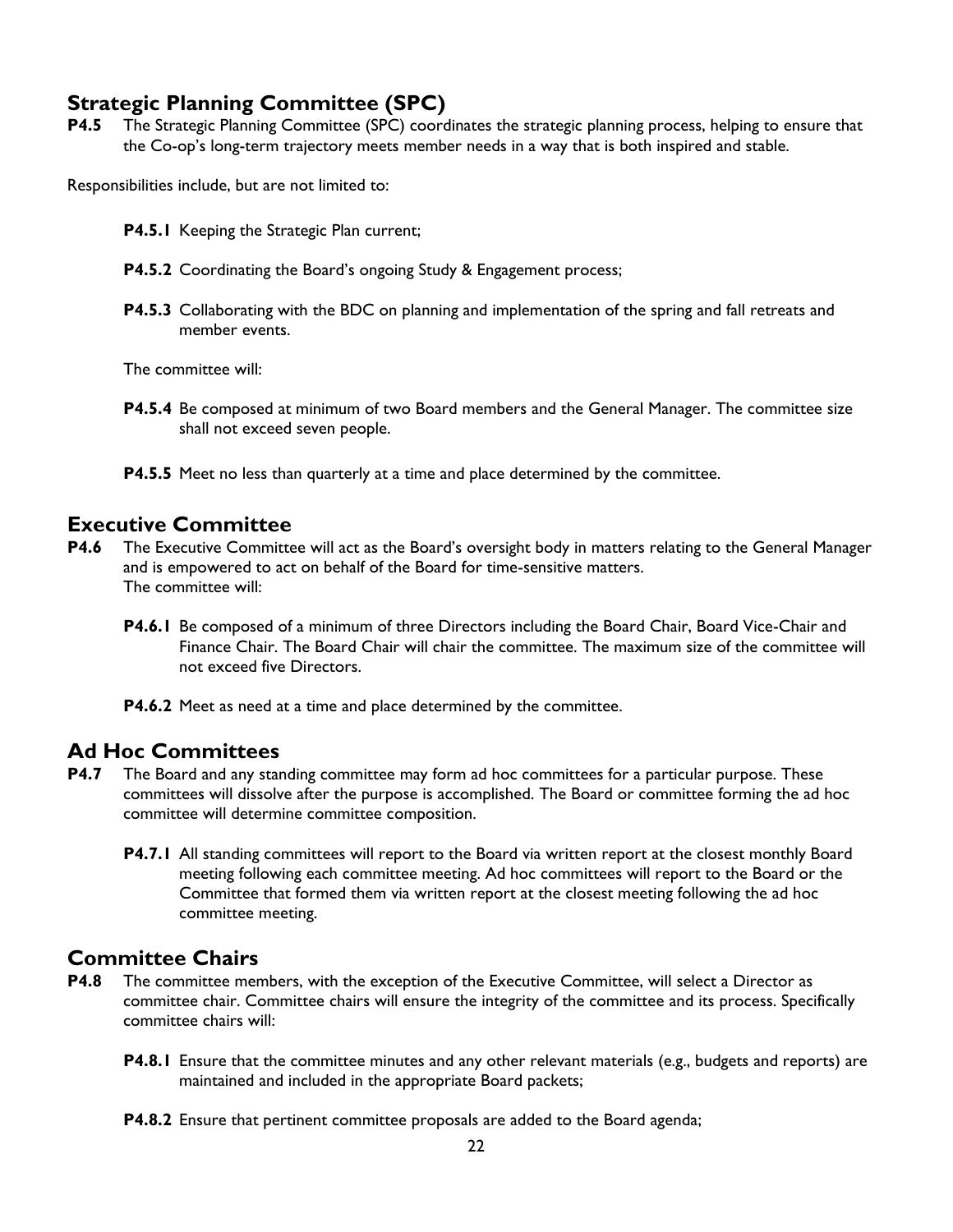- **P4.8.3** Act as liaison between the Board and the committee;
- **P4.8.4** Evaluate the need for additional training and information for the committee, working with the Board Administrator to obtain the necessary training or information;
- **P4.8.5** Utilize staff support to accomplish the goals of the committee, with the approval of the General Manager;
- <span id="page-22-0"></span>**P4.8.6** Ensure that important committee documents are preserved in a centralized location for use by subsequent committee members or chairs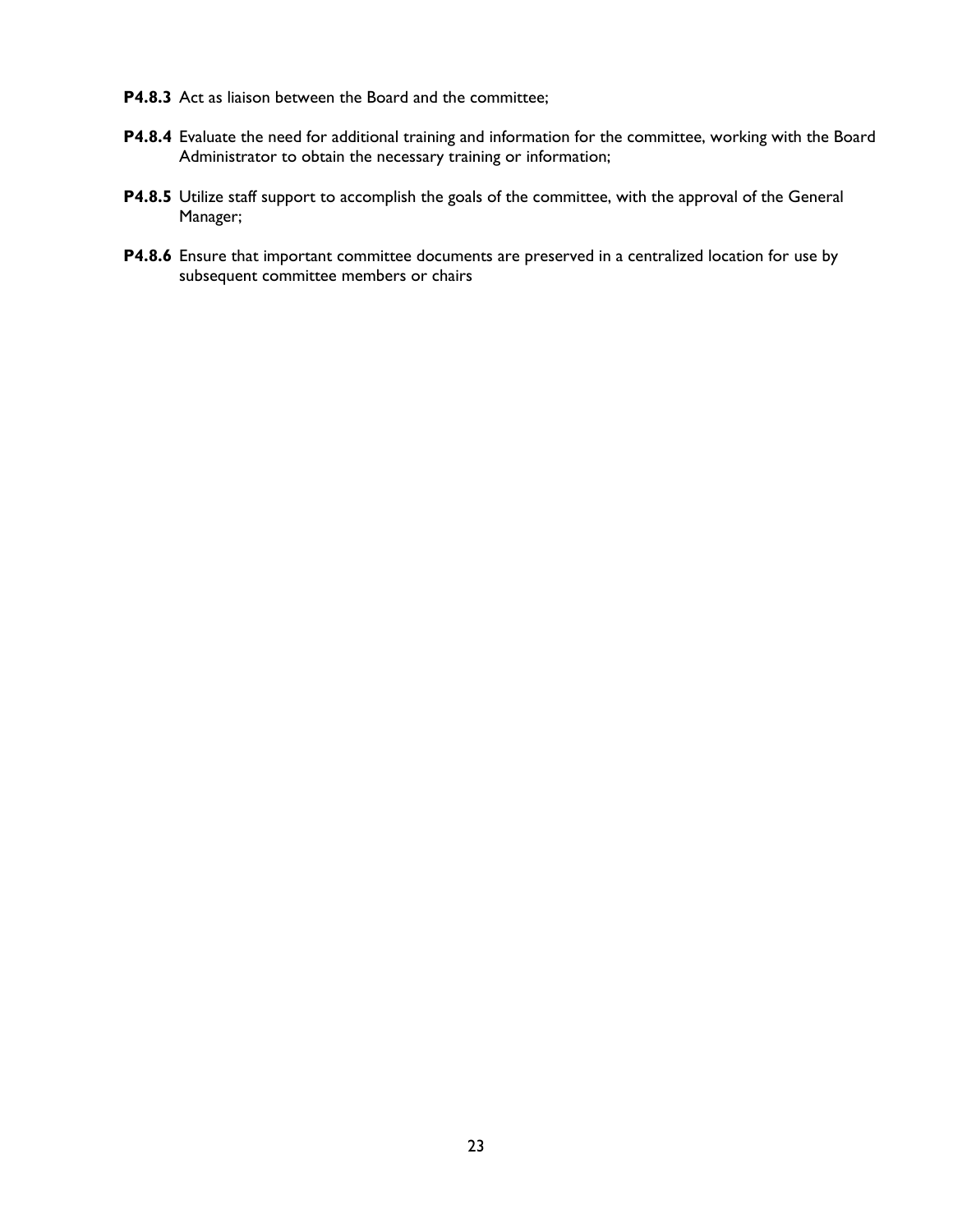# **P5. Board Chair**

The Board Chair ensures the Board's actions are consistent with policy and works with the General Manager to provide focus and leadership in achieving the goals of the Co-op. Accordingly, the Board Chair will:

- **P5.1** Collaborate with the General Manager, Committee Chairs, Board Administrator and Board Facilitator to facilitate the Board's work.
- **P5.2** Oversee the Board's planning and monitoring including:
	- **P5.2.1** Ensuring appropriate facilitation of Board meetings and retreats; and
	- **P5.2.2** Overseeing the preparation of agendas for the Board meetings and retreats, in consultation with the General Manager, Board Administrator and Board Facilitator.
- **P5.3** Uphold transparency and integrity in communicating governance matters to members and the community at large, including:
	- **P5.3.1** Reviewing all minutes from Board meetings and retreats, and ensuring timely posting on store bulletin boards and on the website.
	- **P5.3.2** Ensuring preparation and delivery of the Board annual report to the membership at the Annual Meeting;
	- **P5.3.3** Delivering verbal updates to members at the Annual Meeting and at other Board events.
	- **P5.3.4** Overseeing all governance-related communications to ensure that the Board is effectively communicating its activities and is speaking with one voice;
	- **P5.3.5** Representing the Board to outside parties in announcing Board-stated positions, and serving as official spokesperson for the Board; and
	- **P5.3.6** Ensuring timely response to member correspondence and concerns, individually or on the website, through email, or social media channels.
- **P5.4** Act as the primary Board liaison with the General Manager and:
	- **P5.4.1** Meet with the General Manager as needed to ensure alignment between governance and operations.
	- **P5.4.2** Coordinate the General Manager's annual review process, including offering contract terms as approved by the Board; and
	- **P5.4.3** Ensure that the General Manger provides the Board with the administrative hours and personnel necessary for the Board to carry out its work effectively.
- **P5.5** Draft Board budget in July, and attend the Board Development Committee meeting to review in August. The budget will:
	- **P5.5.1** Include clearly stated assumptions and rationale for notable increases or decreases to any line item;
	- **P5.5.2** Not exceed 0.3% of the Co-op's overall budget;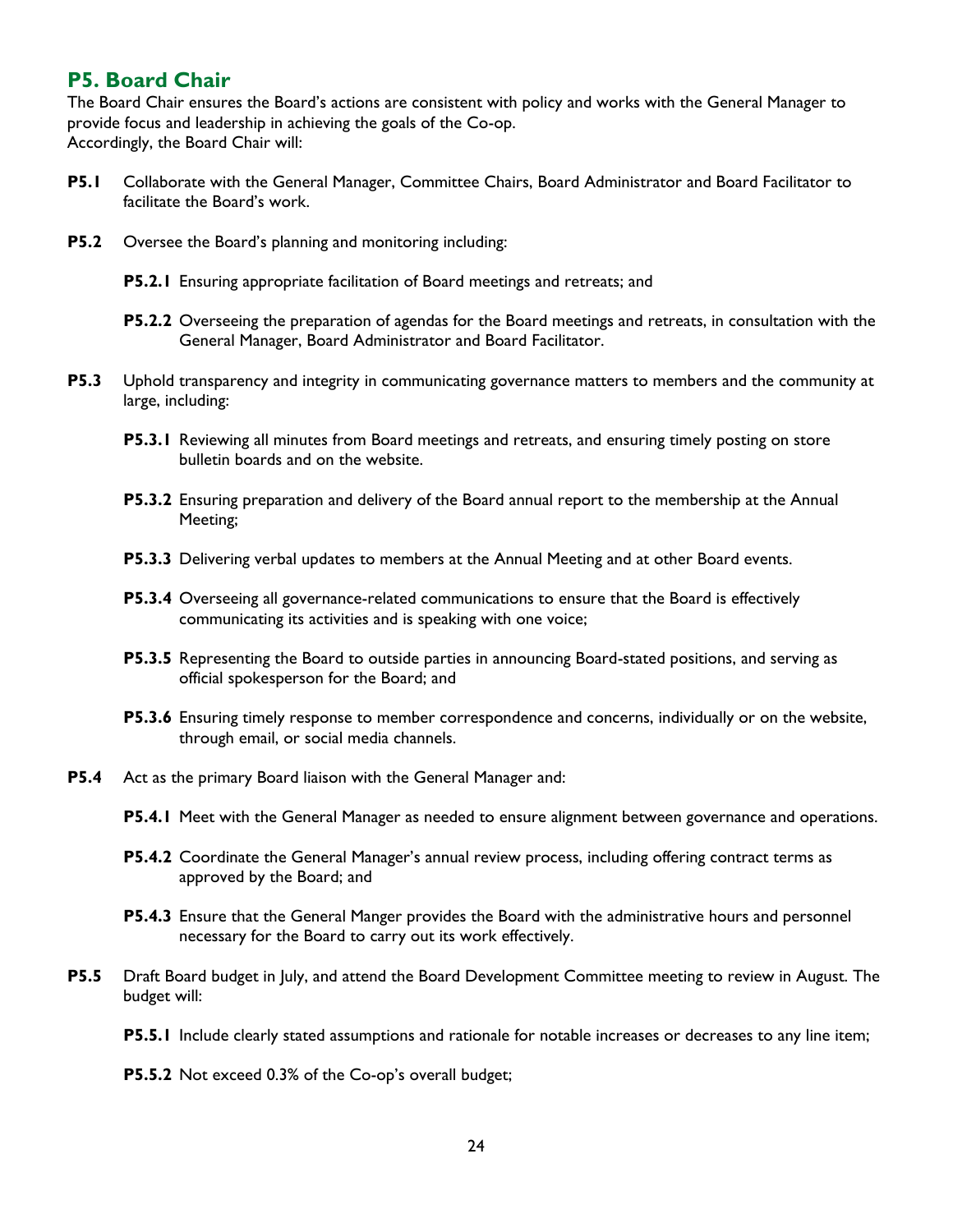- **P5.5.3** Be based on a) Spending for previous three years; b) Spending for current year to date shown as a percentage of budget vs actual; c) Project income for coming year; d) Consultant bids for coming year; e) Anticipated changes in hard costs, e.g. venue rentals; f) Budget for Member Affairs Committee "Project" fund.
- **P5.6** Serve as chair of the Executive Committee.
- **P5.7** Sign legal documents as needed.
- <span id="page-24-0"></span>**P5.8** The Board Chair may delegate their authority, but remains accountable for its use.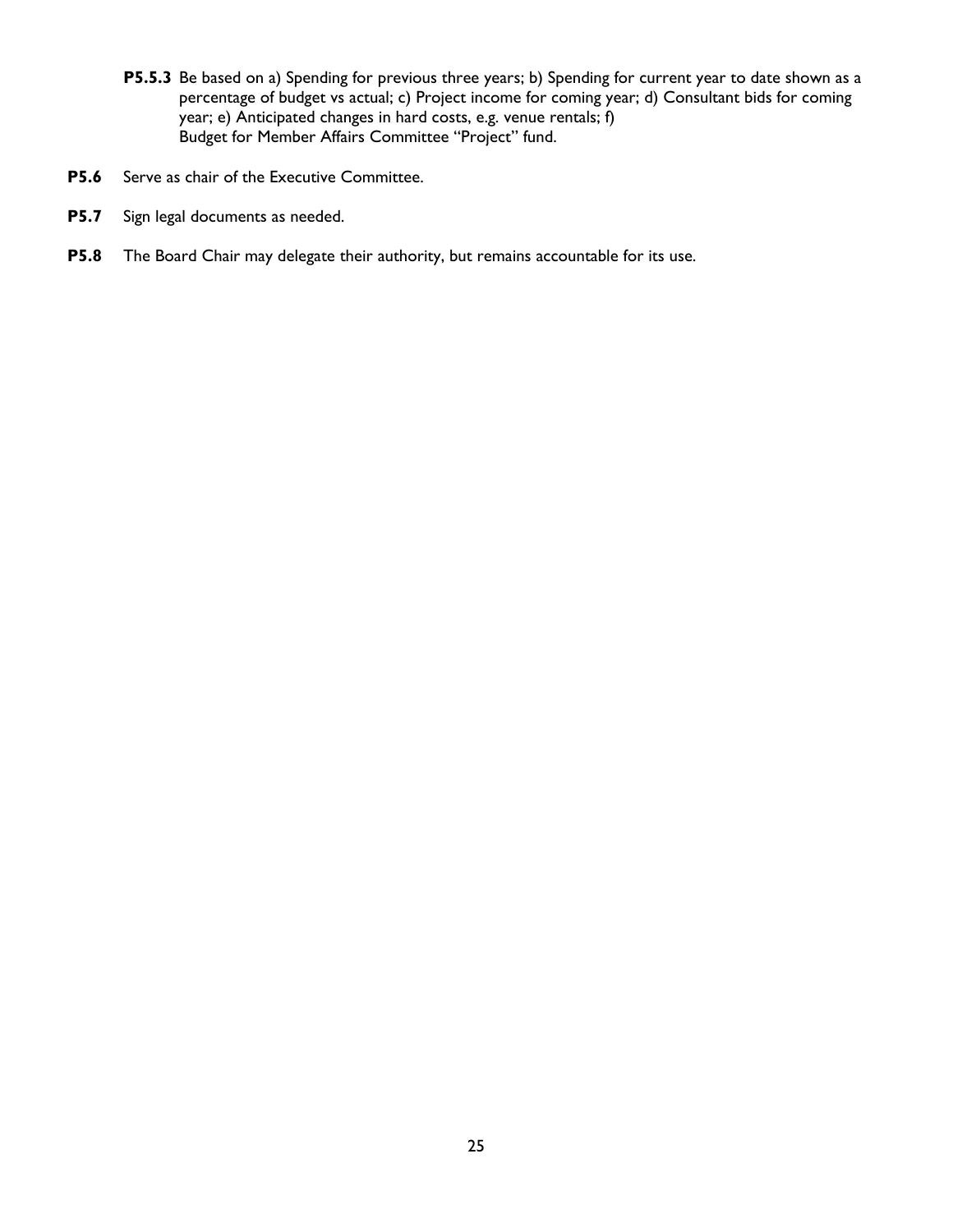# **P6. Civic Engagement**

The Board recognizes that our diverse members are likely to hold a wide range of opinions on any issue. We therefore encourage all members to participate individually and actively in the political process.

**P6.1** Endorsements and support must be approved by consensus of the Board with no more than one Board member standing aide for reasons other than conflict of interest.

# <span id="page-25-0"></span>**Advocacy**

The Board may choose to use one or more communication channels to endorse or otherwise support local or national issues it considers to be in alignment with the Co-op's Ends Policies and relevant to a significant percentage of members.

- **P6.2** To provide guidance for operations staff charged with implementation the Board will identify one or more of the following communication channels:
	- A. Allowing the use of Co-op logos, images, or other materials in endorsee's materials in a manner and to an extent determined by the Co-op Board and Management.
		- a. The full Board must approve or delegate approval authority for any written statements to be used by endorsee.
	- B. Using one or more Co-op communication channels such as email, the website or social media to bring the endorsed issue to the membership's attention.
	- C. Using one or more in-store communication channels such as shelf signage, table tents, flyers, posters, and banners to bring the endorsed issue to the membership's attention while in one of our facilities.
	- D. Using one or more avenues of outreach to the general public such as press releases, media appearances, and hosting public events.
- **P6.3** The Board does not support or endorse individual candidates for political office.

# <span id="page-25-1"></span>**Consumer Boycotts and Product Campaigns**

The Board may choose to endorse or otherwise support consumer boycotts and other product related campaigns it considers to be in alignment with the Co-op's Ends Policies and relevant to a significant percentage of members.

- **P6.4** Boycotts or other product related campaigns must be associated with an organized regional or national campaign to be considered for endorsement by the Board.
- **P6.5** Any Board decision to remove products from the shelves must meet all of the following criteria:
	- A. Participation would not have a materially adverse financial or legal impact on the Co-op;
	- B. One or more policies or practices of the companies associated with the product(s) in question are significantly out of alignment with the Co-op's Ends Policies;
	- C. Co-op participation in the boycott would make an appropriate statement to the community at large about the issue.
- **P6.6** To provide guidance for operations staff charged with implementation the Board will identify a communication plan using policy P6.2.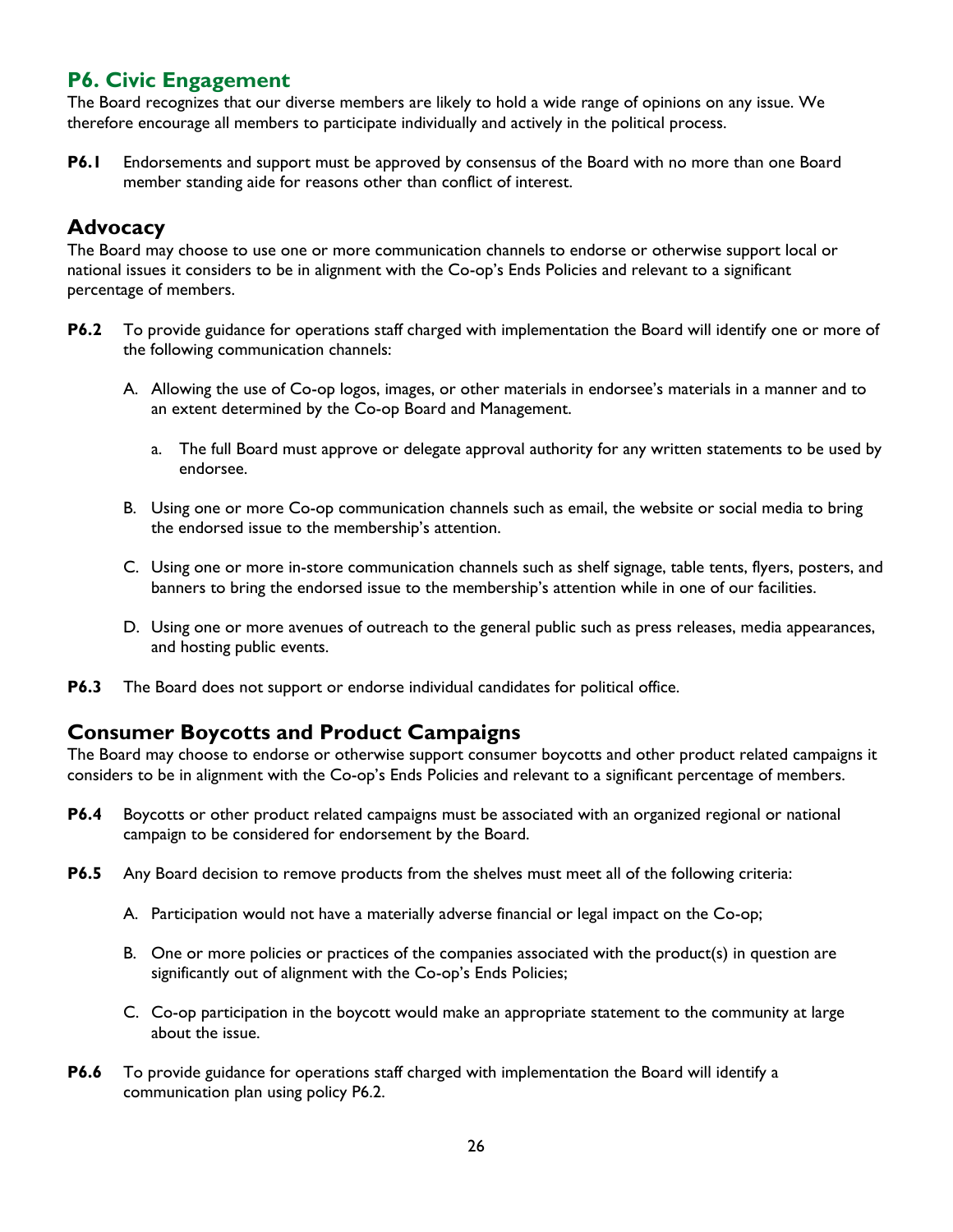# <span id="page-26-0"></span>**P7. Board Donations**

The Board will return a percentage of the Co-op's annual gross sales through donations to empower groups whose missions are congruent with the Co-op's Ends.

# <span id="page-26-1"></span>**Amount**

- **P7.1** The Board will approve an annual donations budget based on the previous year's sales, projected expenses of the Co-op, and the percentage specified in B1.8
- **P7.2** Approximately 40% of the donation budget will be allocated for distribution by the Board of Directors to fund Community Shopping Days (CSD's) and to advance community engagement in the Co-op's Ends or other issues important to our members. The Member Affairs Committee will administer that portion of the donation budget controlled by the Board.

# <span id="page-26-2"></span>**Community Shopping Days**

- **P7.3** The Member Affairs Committee will recommend to the full Board 13 organizations to be awarded Community Shopping Days. Awards will be given from the following areas:
	- Food and sustainable agriculture
	- Social justice, peace and human rights
	- Cooperative development
	- Community development
	- Education
	- Ecological issues
	- Health and well-being
	- Other

Donations will be primarily awarded to organizations that are focused in the Bellingham and Whatcom County area.

# <span id="page-26-3"></span>**Other Donations**

- **P7.4** The remainder of the Board's portion of the donation budget will be administered as follows:
	- **P7.4.1** The Member Affairs Committee will allocate available donation funds on a quarterly basis. Any allocated funds not donated during a given quarter will be rolled over to the next allocation period.
		- **P7.4.1.1** Requests for donations must be submitted in written form, a minimum of one week prior to the next Members Affairs Committee meeting. Applications must follow the guidelines established by the Member Affairs Committee.
		- **P7.4.1.2** The Member Affairs Committee will award donations to Whatcom and Skagit County organizations in amounts not to exceed \$400. All applications requesting a donation of more than \$400 or applications for organizations that exist outside of Whatcom County will be referred to the full Board for approval.
		- **P7.4.1.3** The Member Affairs Committee will allocate any remaining portion of the Board's Donations budget towards targeted events or activities that will advance community engagement in the Co-op's Ends or other issues important to our members.
- **P7.5** Ensure that management-directed community giving programs use a decision making process that is transparent, balanced, and equitable.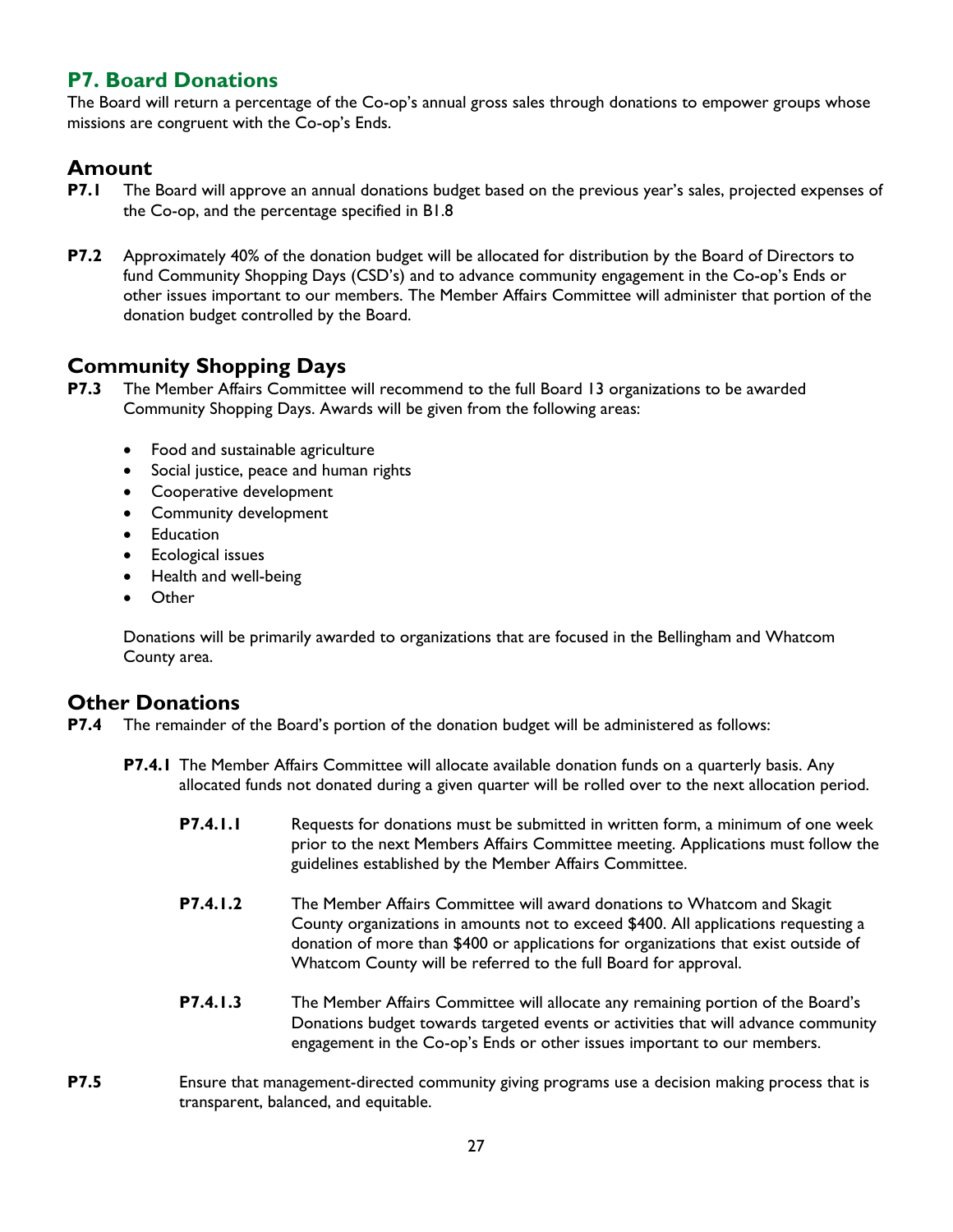# <span id="page-27-1"></span><span id="page-27-0"></span>**R1. Communication**

The General Manager will:

- **R1.1** Provide the Board with sufficient staff support to enable the Board to govern effectively.
- **R1.2** Respond in a timely way to Board and Board members' requests for data or other information that would contribute to informed decisions and good governance.
- **R1.3** Inform the Board when issues related to members concerns and suggestions, industry trends, legislative, legal matters, or other issues and developments not covered by scheduled monitoring reports, or the information is time sensitive.
	- **R1.3.1** The General Manager will inform the Board of a crisis. Requests for information about a crisis situation can be made by any director and are to be sent to the Board administrator, who will forward any requests for information or comments to the Crisis Communication team. The team will provide, at minimum, the following information to the Board:
- **R1.4** Provide the Board with a plan and timeline for returning to compliance when reporting "out of compliance".
- **R1.5** Deal with the Board as a while except when appropriate, through the Board Chair.
- **R1.6** Inform the Board Chair or Vice-Chair if the Board as a whole or an individual Director is acting contrary to the Board's policies on Board Process or Board/General Manager Relationship.
- **R1.7** Inform the Board if, in the General Manager's opinion the Board should clarify, amend, delete or make more specific any of its policies.

The General Manager will provide the Board with the documents necessary for a thorough and well informed planning process, including by:

- **R1.8** Providing information as requested for the Board's strategic planning process.
- **R1.9** Preparing a preliminary Annual Business plan that advances the Co-op's Strategic Plan, for review at the Board's Fall Retreat.
- **R1.10** Submit a final Business Plan for Board approval at the January Board meeting.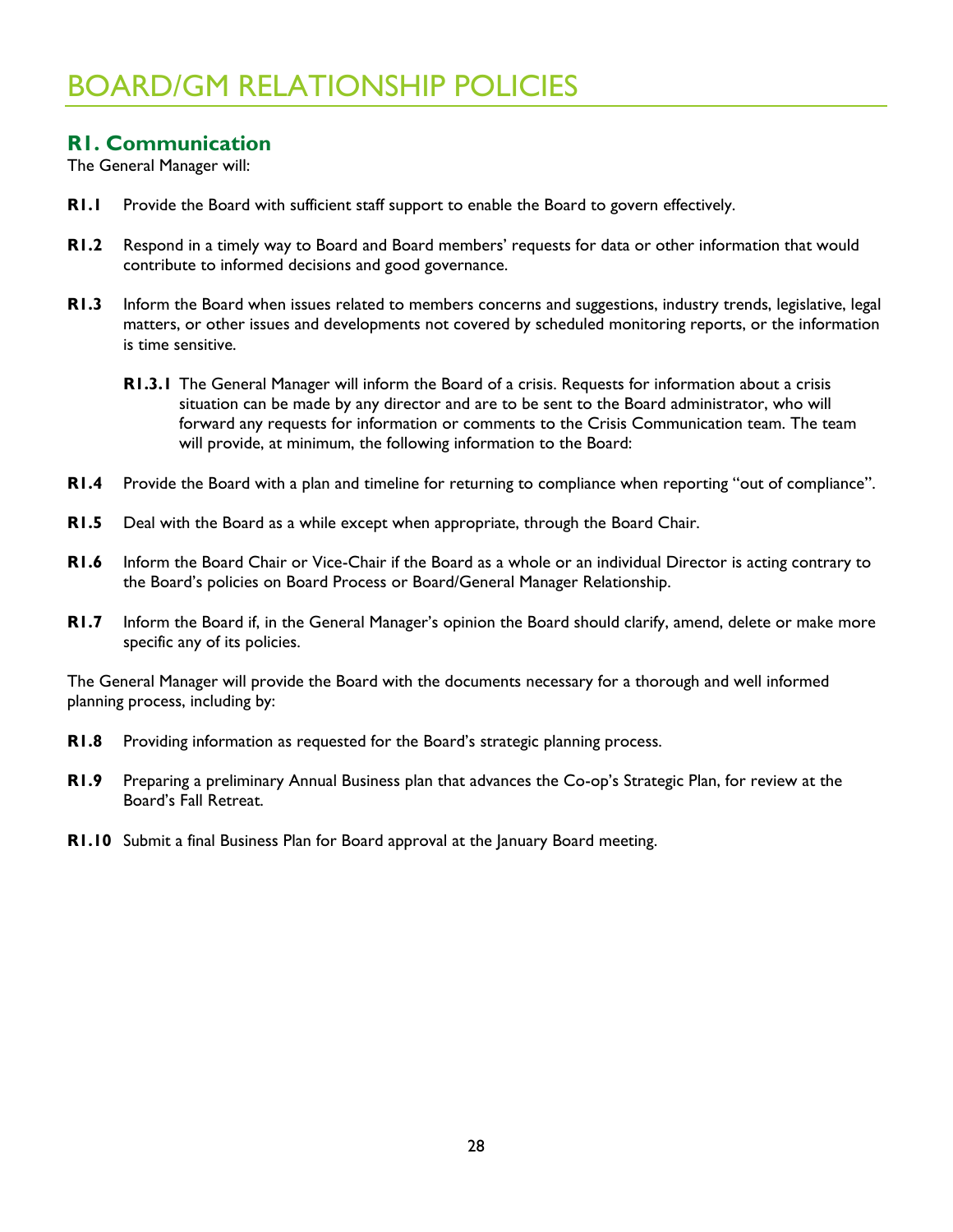# <span id="page-28-0"></span>**R2. Policy & Operations**

The Board focuses on general high-level policies and hereby delegates lower-level policies, means and specific decisions to the General Manager. The General Manager is authorized to establish all further policies, make all decisions, take all actions and develop all activities that are true to the Board's policies.

- **R2.1** The Board may, by extending its policies, "un-delegate" areas of the General Manager's authority, but will respect the General Manager's decisions as long as the delegation is in effect.
- **R2.2** The General Manager has the authority to make any reasonable interpretation of Board policy.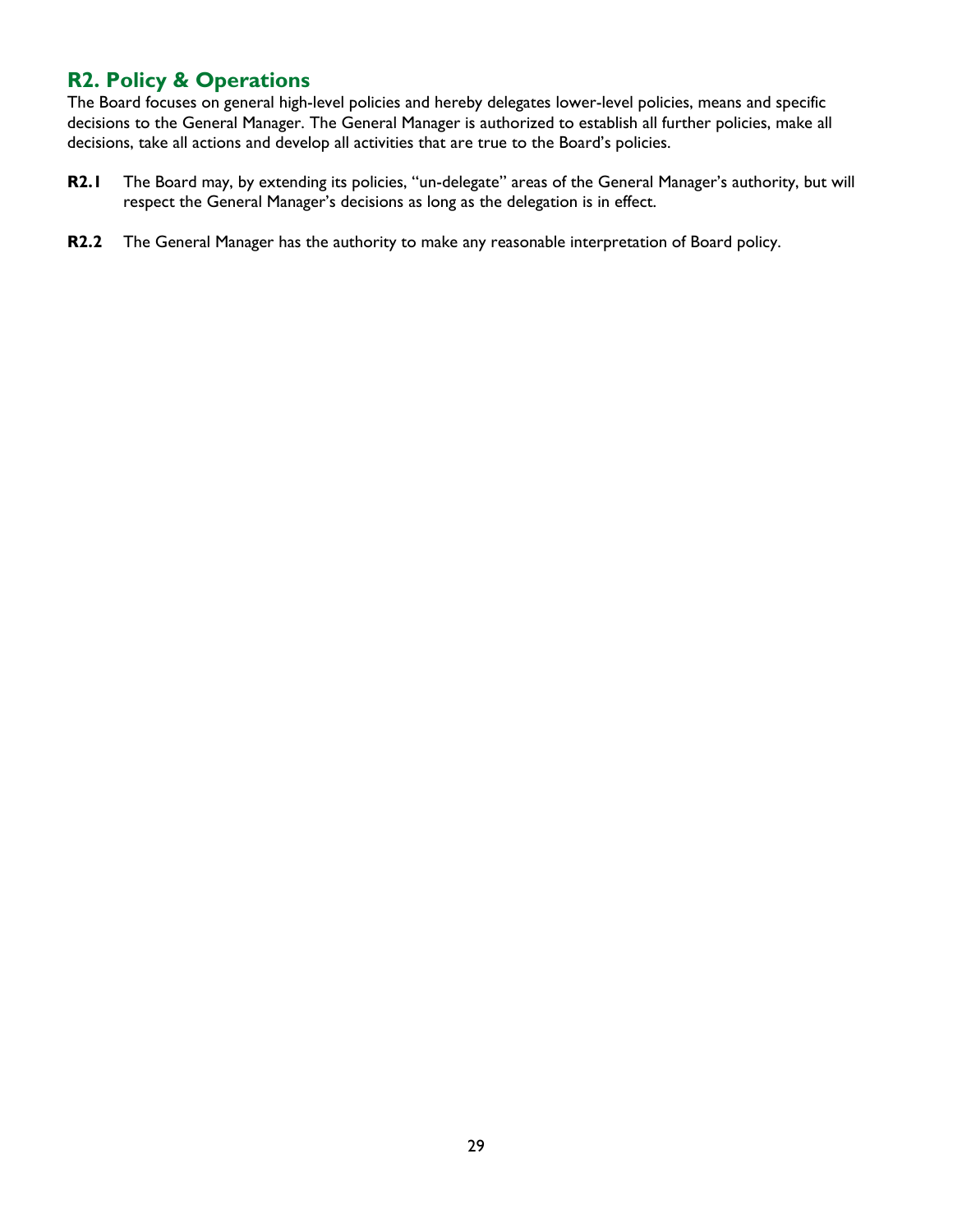# <span id="page-29-0"></span>**R3. Authority & Compensation**

Only the Board, acting as a body during a Board meeting, has authority over the General Manager.

- **R3.1** An individual Board member has such authority only when it is specifically delegated to that individual for a certain limited purpose by the Board as a whole.
- **R3.2** The Executive Committee will conduct an annual review of the General Manager's performance by the end of March.
- **R3.3** The Executive Committee will recommend to the Board at the April Board meeting whether we should change the General Manager's salary and compensation.
- **R3.4** At the February or March Board meeting the Board will consider granting a percentage of net savings from the previous year that will be awarded to the General Manager depending on performance.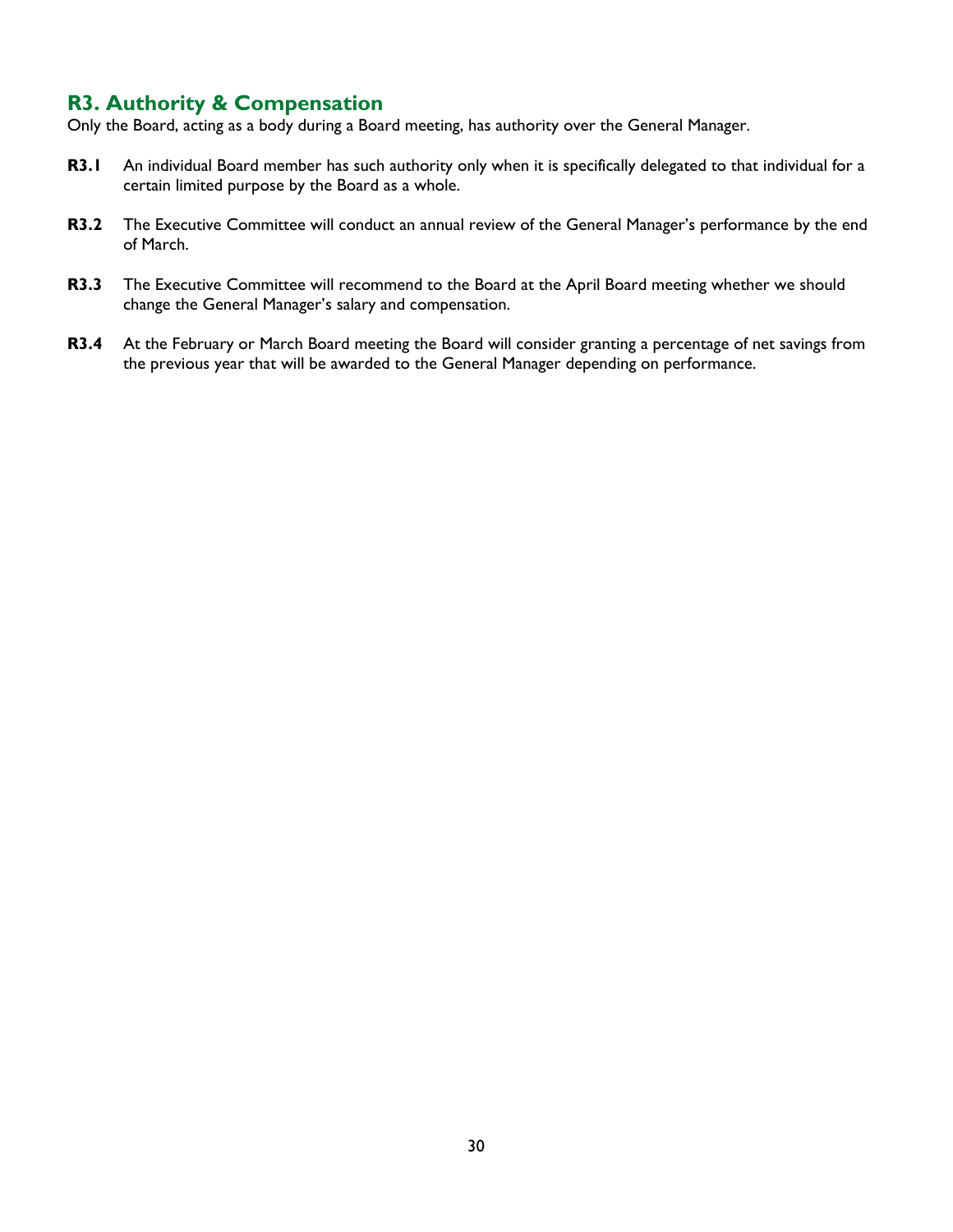# <span id="page-30-0"></span>**R4. Monitoring & Co-op Performance**

The Board will monitor aspects of Co-op performance, which it has addressed in explicit statements of policy.

- **R4.1** The Board will hold the General Manager accountable for achieving its Ends policies, Section E, while not violating its Boundary policies, Section B.
	- **R4.1.1** Monitoring reports are to determine whether goals are being achieved and boundaries are being overstepped.
	- **R4.1.2** All policies that instruct the General Manager will be monitored at a frequency and by a method chosen by the Board. The Board can monitor any policy at any time by any method, but will ordinarily depend upon a routine schedule.
	- **R4.1.3** All monitoring reports must include reasonable information and data to show compliance. Where helpful, the report should include a description of the General Manager's interpretation of the Board's policy.
	- **R4.1.4** In every case, the standard for compliance will be any reasonable interpretation of the Board policy being monitored.
- **R4.2** Monitoring methods include the following:
	- **R4.2.1** Internal reports periodic reports from the General Manager, the Board Chair, or Board Committees to the Board;
	- **R4.2.2** External judges auditors, site inspectors, or other external assessors who will be retained to answer certain monitoring questions.
	- **R4.2.3** Direct inspection directors may be assigned to monitor certain policies. The directors involved will only have the authority to state whether, in their opinion, the policy has been implemented.
	- **R4.2.4** Data gathered from surveys of members, shoppers or staff and other methods as deemed appropriate by the Board.
- **R4.3** Reports from the General Manager to the Board shall be submitted in a timely manner.
	- **R4.3.1** To facilitate the work of the General Manager as well as that of the Board, the General Manager shall prepare an annual reporting calendar including topics, policy numbers, and due dates of all reports called for in Board policies. This calendar is to be submitted two weeks before the January Board meeting.
	- **R4.3.2** In the event that a report cannot be submitted by the date it is due the General Manager shall contact the Board Chair ahead of time to make an adjustment.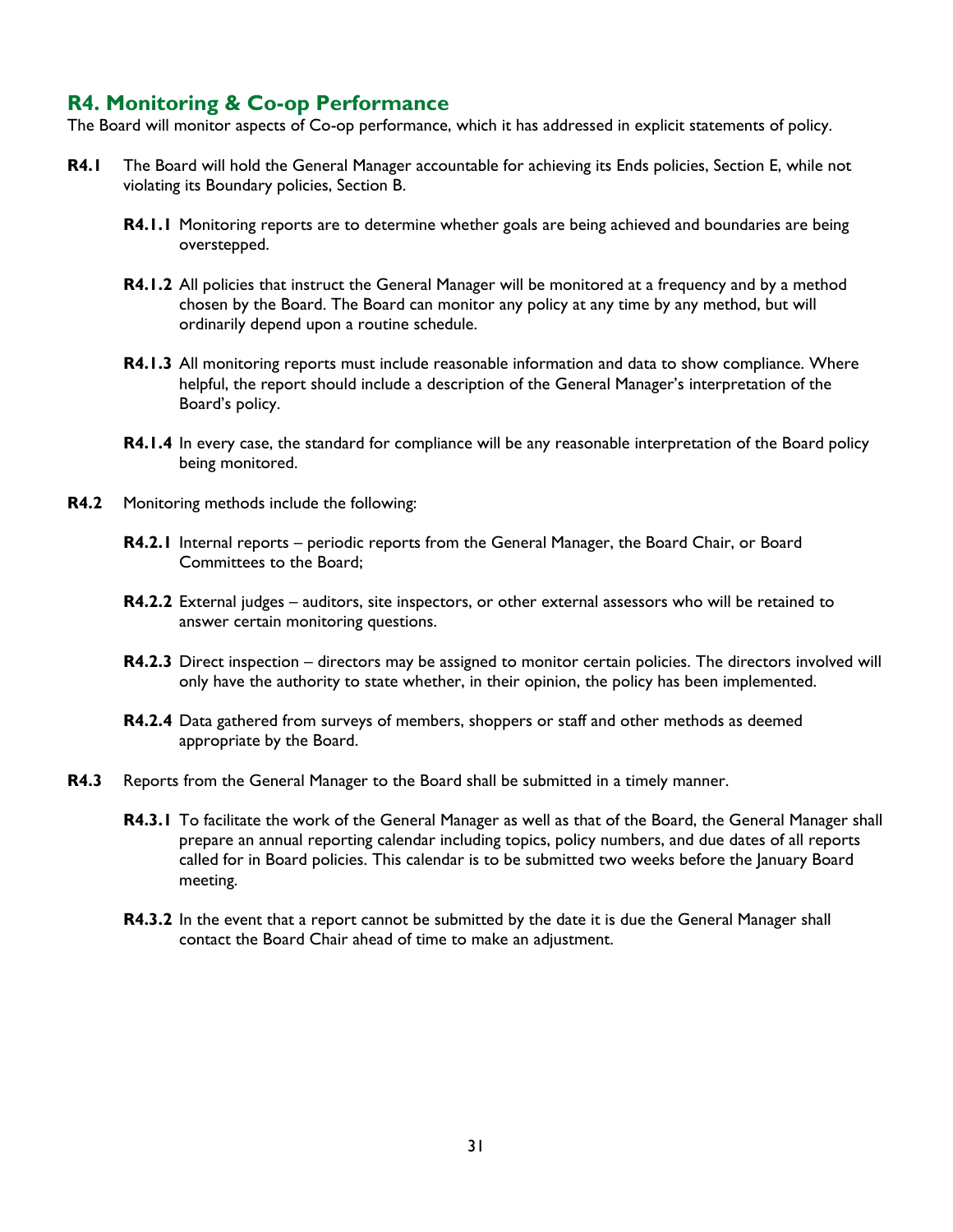# <span id="page-31-1"></span><span id="page-31-0"></span>**CPB1.**

The General Manager will submit a Capital Project Feasibility Proposal to the Board for approval that includes: project timeline, sources and uses of cash, capital budget, debt schedule, and three-year cash flow projection.

**CPB1.1** Feasibility proposals for retail expansion projects will also include: professionally prepared market studies with  $3 - 5$  years of sales projections,  $3 - 5$  years pro forma financial statements (income statement, balance sheet, cash flow)

*Except in unusual circumstances, the GM will monitor CPB1 once per Capital Project.*

# <span id="page-31-2"></span>**CPB2.**

The General Manager will prepare and maintain up-to-date Project Plans for approved Capital Projects, for approval by the Board, that include:

- Project timeline
- Sources and uses of cash
- Capital budget
- Debt schedule
- Three year cash flow projection
- Member and community/neighborhood communication and engagement plans (including the Board's member linkage plan)
- Schematic design
- Key decision points with details about the process for each decision, including involvement from the Board and Co-op members.

**CPB2.1** Project Plans for retail expansion projects will also include:

- Staffing plans and budgets
- Marketing plans and budget
- The opinion of a neutral third party, experienced in similar retail expansion projects on the accuracy and reasonableness of the plan

#### <span id="page-31-3"></span>**CPB3.**

The General Manager will continue to comply with the B4 Financial Condition policies except as noted below.

- **CPB3.1** Policy B4.10 will be superseded by CPB3.1 for Capital Projects.
- **CPB3.2** Owner financing, bank loans, vendor credit, equipment leasing, and landlord financing may be used in combinations that are most economical for the long-term economic viability of the Co-op.

# <span id="page-31-4"></span>**CPB4.**

The General Manager will ensure that all contracts are in writing, with appropriately licensed and bonded companies, that have ethical employment practices compatible with co-ops encompassing honesty, integrity and respect within the workplace.

**CPB4.1** The General Manager will notify the Board of contracts for \$25,000 or more and obtain prior board approval for contracts for \$100,000 or more.